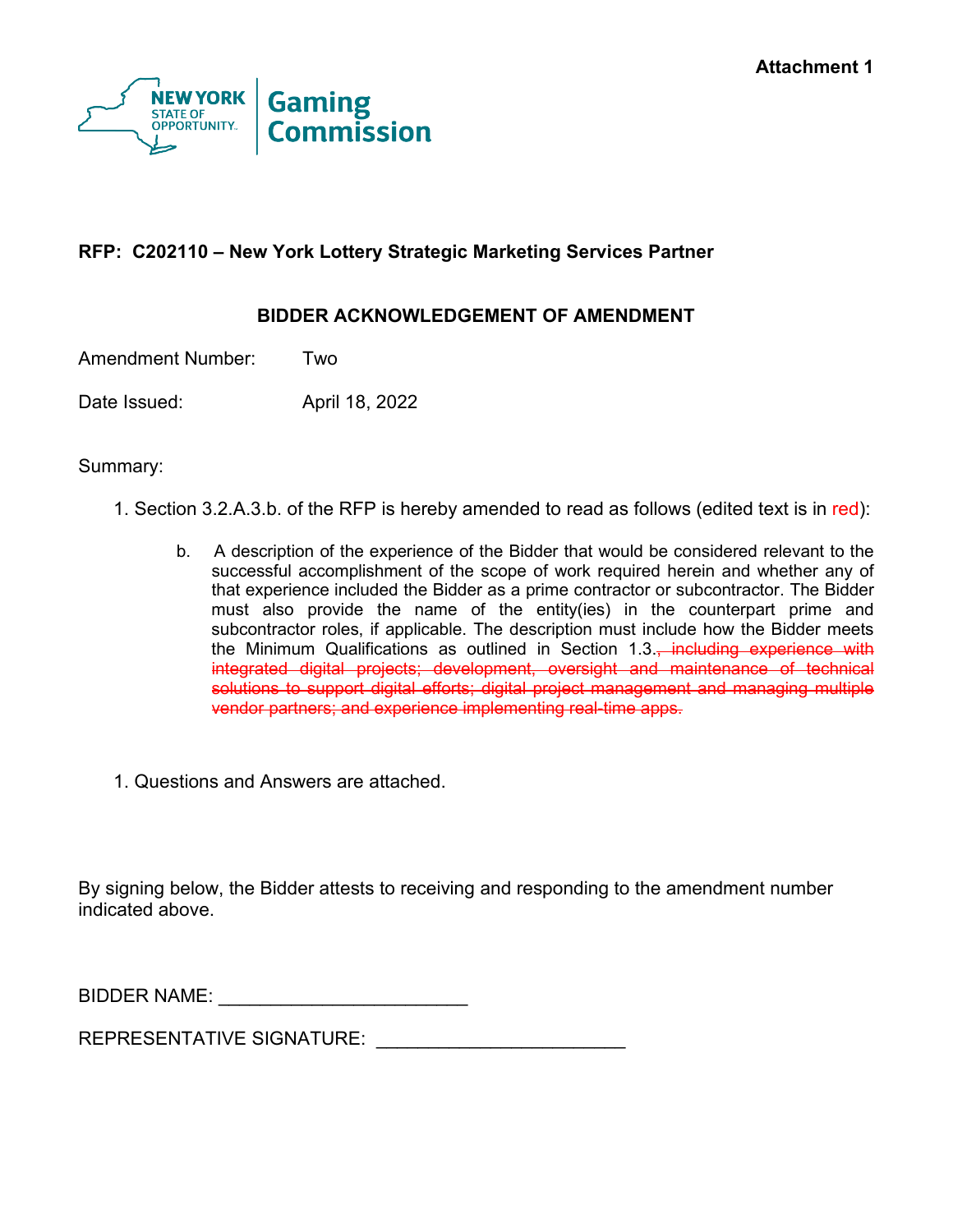## **New York Lottery Strategic Marketing Services Partner Question and Answer Summary – Amendment Two Issued: April 18, 2022**

Q.1: Section 1.1: "…annual budget for strategic marketing services during the term of the Contract is estimated to be approximately \$72,500,000…" Do you have a table to show how the annual budget is currently appropriated to each defined segment – agency fees, research, creative service, production service, media planning/buy, etc. – either in whole dollars or by percentage?

**A.1:** 

| <b>Segment</b>     |       |
|--------------------|-------|
| <b>Agency Fees</b> | 14.4% |
| Research           | 0.4%  |
| Production         | 15.7% |
| Media              | 69.5% |

Q.2: Section 2.3.O – PUBLIC SERVICE ANNOUNCEMENTS: Is the primary goal for this effort to promote responsible play, or to raise awareness of the billions in dollars returned to support education within the State of New York?

## **A.2: Responsible gaming is the primary focus of the PSA efforts.**

Q.3: Section 2.3.0 - PUBLIC SERVICE ANNOUNCEMENTS: Have there been other opportunities to promote topical assistance provided by the NYL, such as the "Vax & Scratch" initiative?

### **A.3: Yes.**

Q.4: Section 2.3.O – PUBLIC SERVICE ANNOUNCEMENTS: Would the successful bidder have access to an existing Public Relations agency to work with on these efforts, or would this be in tandem with the Public Information Office department?

#### **A.4: The New York State Gaming Commission's Office of Communications will lead the coordination of PSA efforts.**

Q.5: Section 2.3.S & 2.3.T – SEO/SEM and SOCIAL MEDIA: How are the roles of the Strategic Digital Marketing Partner and the Strategic Marketing Services Partner shared in these categories? Per answer 319 of RFP C202103 – "*Digital channels are Digital Marketing, Social Media, Website, Mobile Apps, Email Marketing. As one of the Commission's strategic partners, the Successful Bidder will have the ability to impact all of the digital channels."*

**A.5: The Strategic Marketing Services Partner is expected to develop messaging and creative for all assets, including digital messaging (website, apps, email marketing, social media). The Strategic Marketing Services Partner will be responsible for digital media buys for SEO/SEM and placing digital ads. The Strategic Marketing Services Partner will work with the Strategic Digital Partner on campaigns to ensure consistency**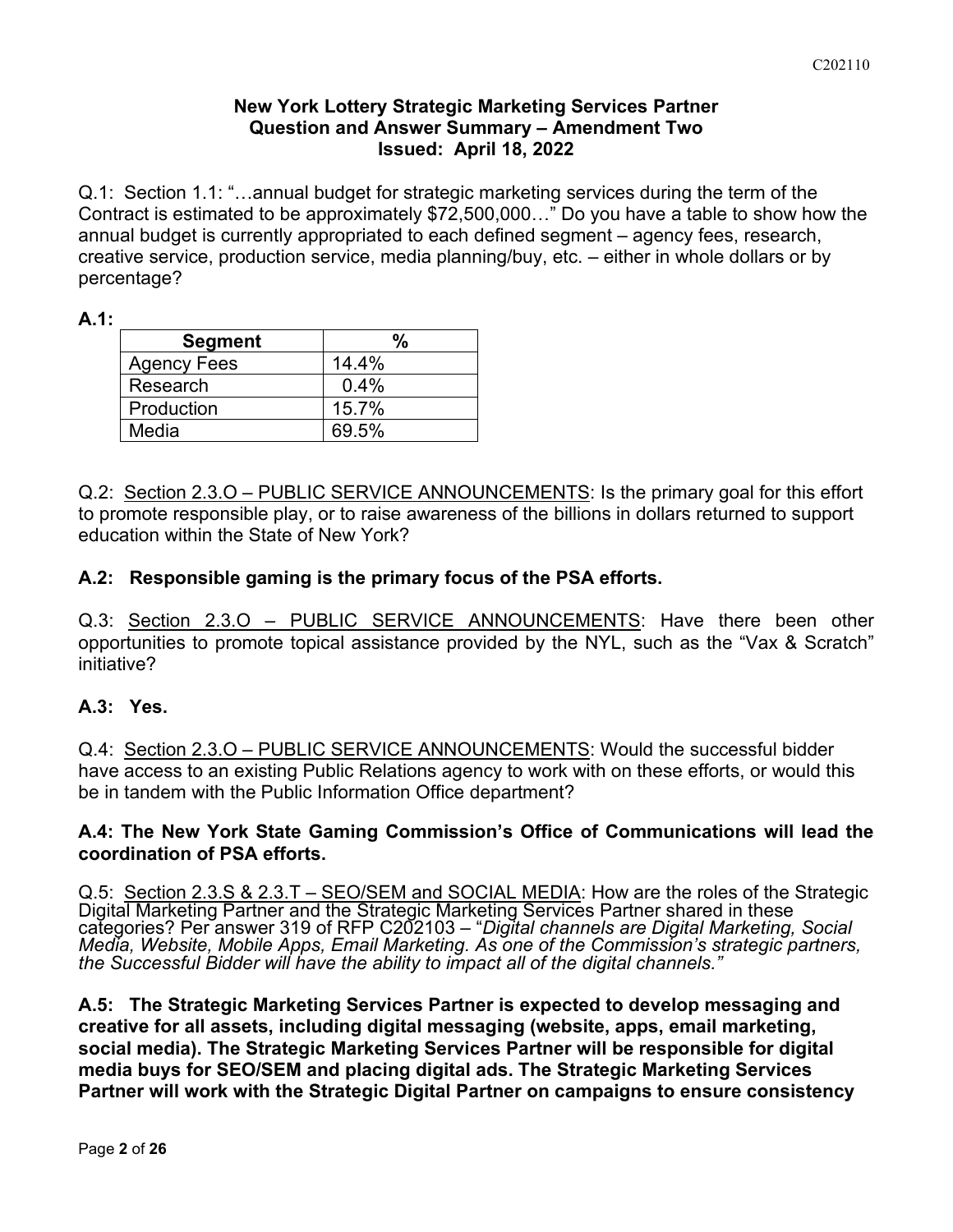#### **of messaging across the Lottery ecosystem (media and owned assets), as well as necessary analytics needs.**

Q.6: Section 2.3.V – SPONSORSHIP AND EXPERIENTIAL MARKETING PROGRAMS: Do you have a list of sponsors that you currently partner with and would like to continue to support moving forward? Sports teams? State agencies?

**A.6: A sample list of current sponsorship includes the following: Buffalo Bills, MSG, Brooklyn Nets, YES Network, New York Islanders, Barclays Center, Buffalo Sabres, New York Mets, New York Yankees, Live Nation, Bleacher Report, MVP Arena, New York State Fair, and Erie County Fair. Sponsorships and experiential opportunities and programs are continually evaluated based on recommendations by the Strategic Marketing Partner as described in the RFP.**

Q.7: Section 5.6 – JOINT PROPOSALS: What are the Commission expectations from joint bidders (non-primary bidder as it relates to requirements for:

- i. Section 3.2.2 Financial Viability / Financial Statements
- ii. Preparing all forms in 8.1 Appendices A M
- iii. Maintaining Insurance Requirements in Appendix N<br>iv. Securing Bond Requirements in Appendix O
- Securing Bond Requirements in Appendix O
	- a. If the successful bidder is a joint partner response, would the Performance Bond requirement be divided by individual agency responsibility?
- **i. A.7: The primary Bidder will be the responsible party and shall complete all required documents. Expected submissions from non-primary Bidders are outlined in the RFP, including, but not limited to, the following: The Financial Viability / Financial Statements: See Section 3.2.A.**
- **ii. Appendices A – M: clarifying those documents required based on monetary value of services and/or products during the contract term:** 
	- **1. Appendix E - Vendor Responsibility Questionnaire (Section 7.3): Required from non-primary Bidder whose services and/or products are valued over \$100,000 for the term of the Contract.**
	- **2. Appendix G - ST-220 Certification (Section 7.6): Required from non-primary Bidder whose services and/or products are valued over \$300,000 for the term of the Contract.**
- **iii. Appendix K - Vendor Assurance of No Conflict of Interest or Detrimental Effect: Required by non-primary Bidders. Please refer to Appendix N, paragraph #8.**
- **iv. Bonds are the responsibility of the primary Bidder.**

Q.8: Section 2.3.C: Please confirm neither a name nor a resume is required at the time of the proposal submission for the Communications Manager.

# **A.8: Confirmed.**

Q.9: Section 2.3.C: Please confirm how many total years of experience the Group Account Director is required to have versus the Account Director, where the requirement is 15 years.

# **A.9: An answer to Question 9 will be provided by the Commission with Answers to Round 2 Questions.**

Page **3** of **26**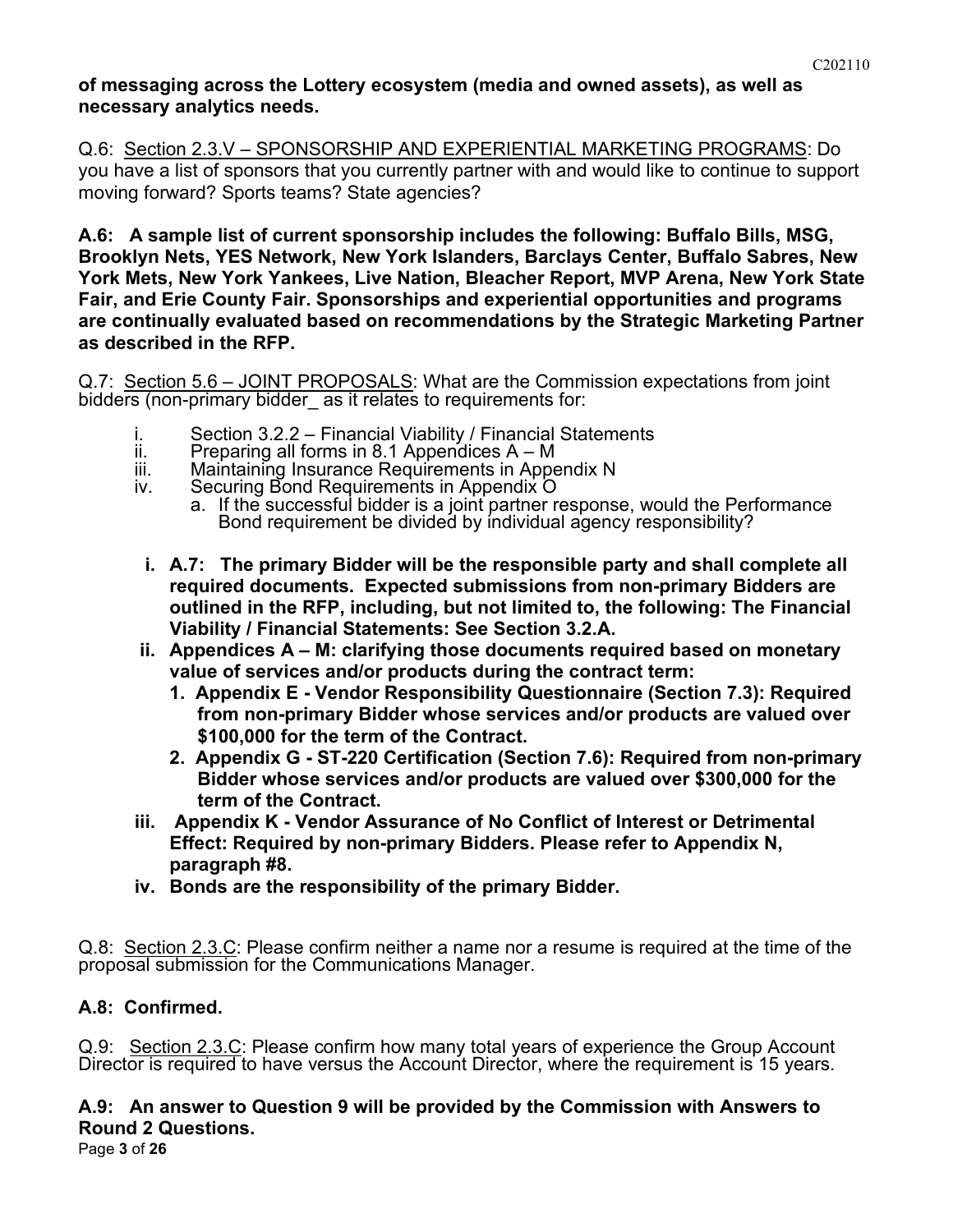Q.10: Section 2.3.E: Can the dedicated Lottery-related financial management support position be any of the positions (or portions of any of the positions) of the staff plan, or is this required to be an entirely separate resource?

### **A.10: Any one of the positions of the staff plan that is 100% dedicated to the account may be designated to serve as the individual responsible for financial management support, who shall be the primary point of contact for financial management support as described in the RFP.**

Q.11: Section 2.3.F.6: This section mentions invoices for multi-jurisdictional marketing services and multi-jurisdictional lottery memberships. Please clarify what this would include.

### **A.11: Presuming the Question intended to cite to Section 2.3.***E.***6, invoicing would include, but not be limited to, pass-through invoices for marketing with multijurisdictional partners such as Powerball, Mega Millions and Cash4Life and potential lottery membership fees with organizations such as the North American Association of State and Provincial Lotteries.**

Q.12: Section 2.3.H: Please confirm that the dedicated Project Manager described in this Section is the same dedicated Project Manager specified in the AMT.

# **A.12: Confirmed.**

Q.13: Section 2.3.AA: This provision requires Bidders to provide professional legal trademark and copyright services wholly unrelated to the marketing services being solicited under this RFP. This requirement therefore appears misplaced and does not appear consistent with prior Commission procurement practices for similar marketing services or similar professional legal services. Will the Commission consider amending the RFP to remove this section and obtaining those professional legal trademark and copyright services through an existing or new legal services contract?

**A.13: No. Trademark and copyright services relate to the other marketing services being provided under the scope of this RFP. The Successful Bidder will be working with the Commission's Division of Lottery to best use and promote Lottery brands, which could be threatened and damaged if a third party is pirating or otherwise using a Lottery brand that is protected from use by others, and if the Successful Bidder does not assist the Commission to protect its Lottery-related brands in accordance with trademark and copyright requirements**

Q.14: Section 2.3.AA: Because this section asks Bidders to provide professional legal services entirely unrelated to the marketing services under this RFP, it appears inconsistent with the requirement in State Finance Law Section 163(1)(e) that the solicitation be designed "to enhance competition," and related guidance from the Comptroller indicating that solicitation requirements "should avoid being unduly restrictive." Will the Commission consider amending the RFP to remove this provision to enhance competition in accordance with State Finance Law and Comptroller guidance? If the Commission will not remove this requirement, New York State Procurement Guidelines state that if a requirement in the solicitation "results in reduced competition, the agency may need to justify the requirement." Can the Commission please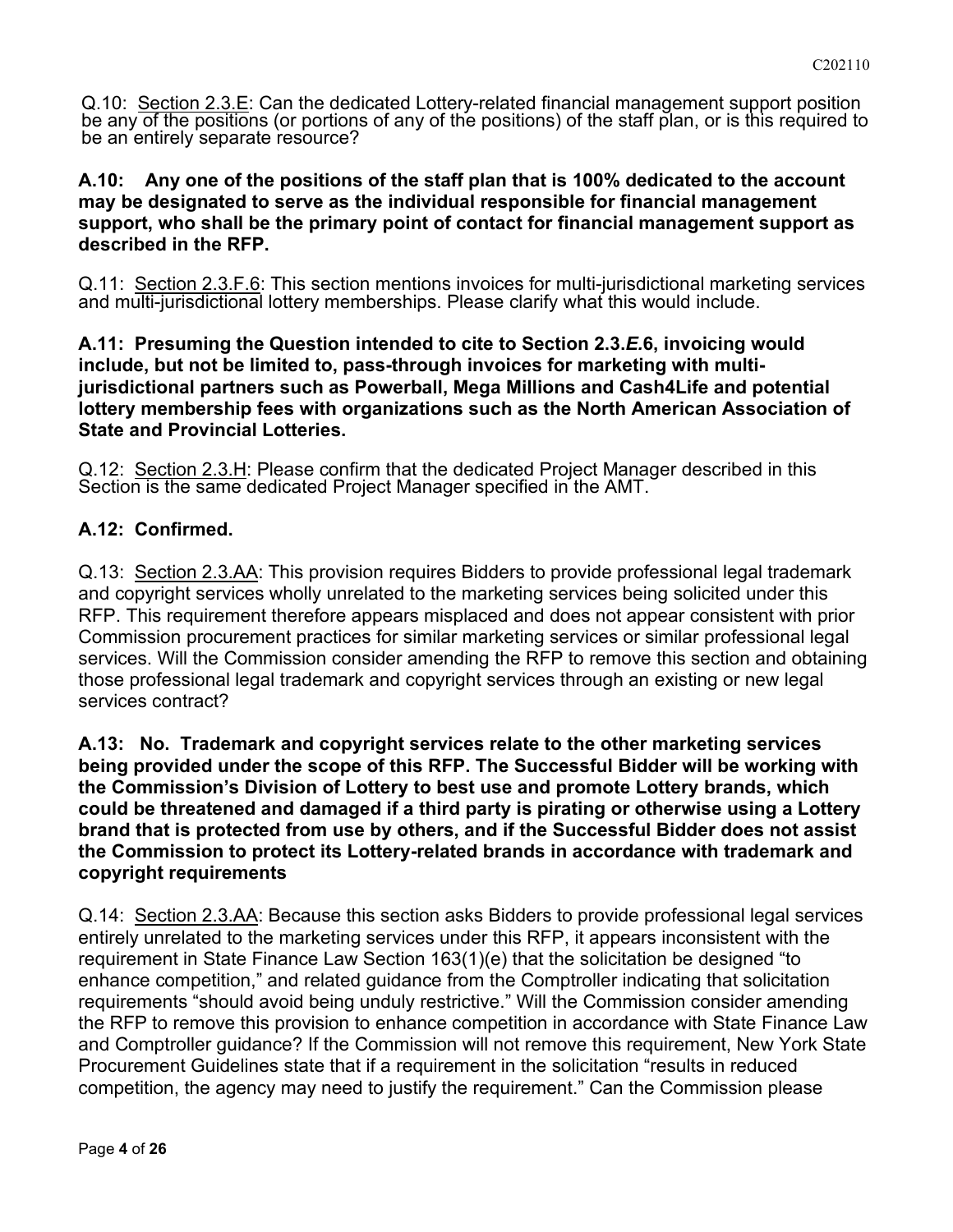explain why the inclusion of this provision is justified, and related to the other requirements of this RFP, considering its impact in reducing competition?

C202110

### **A.14**: **No. The requirement in 2.3AA is not in violation of State Finance Law § 163(1)(e), as any opportunity offered to potential Bidders to provide services has the ability to enhance competition among such Bidders to provide services desired by the entity issuing the RFP.**

Q.15: Section 2.3.AA and Appendix P: In-house legal departments are retained to represent the relevant company and are not able to provide legal advice to third parties, including clients, due to conflict-of-interest rules and legal ethics obligations. Section 2.3.AA asks the Bidder to provide legal services directly to the Commission, and Appendix P contemplates an attorney and paralegal as Bidder staff. Given that in-house legal counsel for the Bidder would not be able to provide legal representation to the Commission, particularly on work unrelated to the Bidder, how does the Commission anticipate that the requirements of Section 2.3.AA would be serviced or staffed by the Successful Bidder.

**A.15: As noted in 2.3.AA(8), the Successful Bidder would not, itself, be providing the services outlined, but would be procuring third-party provider services on behalf of the Commission, contingent on the Commission's approval. Any resulting contract for payment would be entered into between the Successful Bidder and the third-party provider, with the services provided to the Commission, as the client. Appendix P remains intact to allow Bidders to include legal staffing for any other reason (***e.g.***, vendor contract review), if desired. If a Bidder does not contemplate utilizing legal staff, that Bidder should respond "N/A" for those staffing categories.** 

Q.16: Section 2.3.AA: Considering the State Finance Law Section 163(2)(b) requirement of a "clear statement of product specifications, requirements or work to be performed," can the Gaming Commission provide detail regarding the nature, type, cope or duration of the currently anticipated professional legal trademark and copyright services, particularly as they relate to trademarks and copyrights developed by the Commission and third parties entirely unconnected to Bidder services under this RFP? How many trademarks and copyrights does the Commission typically search, file, monitor, protect, and defend each year?

## **A.16: The Commission holds approximately 12 federal and/or state trademarks related to New York Lottery branding. Services needed to monitor and maintain trademarks can vary based on renewals, and new opportunities for branding and enforcement. The Commission has not, to date, been a party to intellectual property litigation, but may determine to do so if infringements arise.**

Q.17: Section 2.3.AA: Unlike for trademarks, there is not a complete database for copyrights, and it is not standard to search and monitor copyrights, or to register them. Does the Commission currently search, monitor, or register any copyrights? If not, can the provisions of this section be limited to trademarks?

# **A.17: No. The Commission may seek to enforce copyrights if infringements arise.**

Q.18: Section 2.3.AA: This provision requires the Bidder to take on legal obligations for trademarks and copyrights created by the Commission and third parties wholly unrelated to the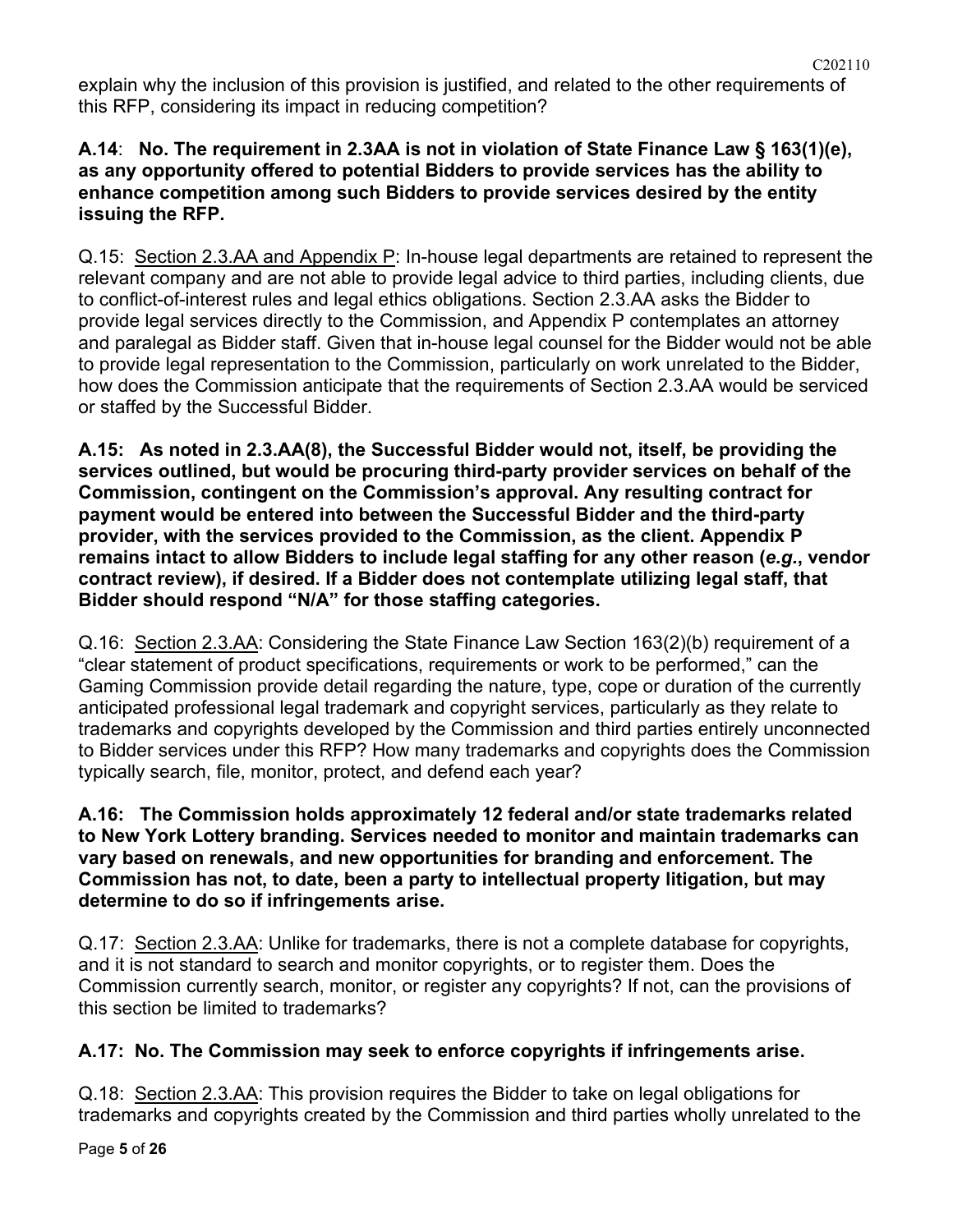Bidder's work. How will the Bidder know what trademarks and copyrights the Commission, and its other vendors are creating that need to be searched and serviced? The Contract additionally makes the Bidder responsible to indemnify for the acts or omissions of the Commission. If the Commission fails to notify the Bidder of a trademark it or its vendor is creating and there is a trademark dispute because the Bidder was unaware the trademark existed and did not search it, is the intent of the Commission to make the Bidder legally responsible for the claim though it is not involved in creating the legal issue? If so, what is the rationale for making the Bidder legally responsible for trademarks and copyrights if did not create and had no knowledge of?

C202110

**A.18: The Commission will provide the Successful Bidder with a list of its current registered trademarks and copyrights upon full execution of the Contract resulting from the RFP. The Successful Bidder will not be held responsible if the Commission fails to provide the Successful Bidder with this list or any new registered trademarks and copyrights that the Successful Bidder has not otherwise been involved in creating, searching, or servicing.**

Q.19: Section 2.3.AA: This provision requires the Bidder to be responsible for trademarks and copyrights created by the Commission and other vendors unrelated to the Bidder. How are those trademarks and copyrights currently being serviced? What is the Commission's reason for seeking to transfer all the legal work for these third party or Commission-created materials to an advertising agency not involved in the work?

## **A.19: The Commission currently uses third-party services related to these services and contracts directly with legal providers. The change in process is intended to improve efficiency of trademark and copyright enforcement operations.**

Q.20: Section 2.3.AA.8: Will the Commission provide a detailed listing of all "obligations for services that were commenced by or on behalf of the Commission prior to the issuance of the Contract, including, but not limited to, outside legal services" that the Successful Bidder will be required to assume, as well as all entities or individuals currently performing those services?

# **A.20: Yes, this information will be provided to the Successful Bidder.**

Q.21: Section 3.2.A.2.A: Please confirm that the financial statements, as well as the consolidated financial statements of the parent company, can be simply linked via web URL to sufficiently answer this requirement.

### **A.21: No, the financial statements must be provided in PDF format. Please limit email attachments to 25mb or less. (Multiple email submissions may be utilized to submit larger attachments in appropriately-sized parts).**

Q. 22: Section 3.2.A.2.A: Due to being part of a public company and confidentiality concerns, we do not provide individual agency financial statements. Would the Commission accept consolidated, publicly available financial statements of the Bidder's parent company in lieu of the financial statements of the Bidder's operating division? Also, would the Lottery be amenable to a link to the publicly available financial statements in lieu of embedding in the financial statements (100+ pages) into the proposal response?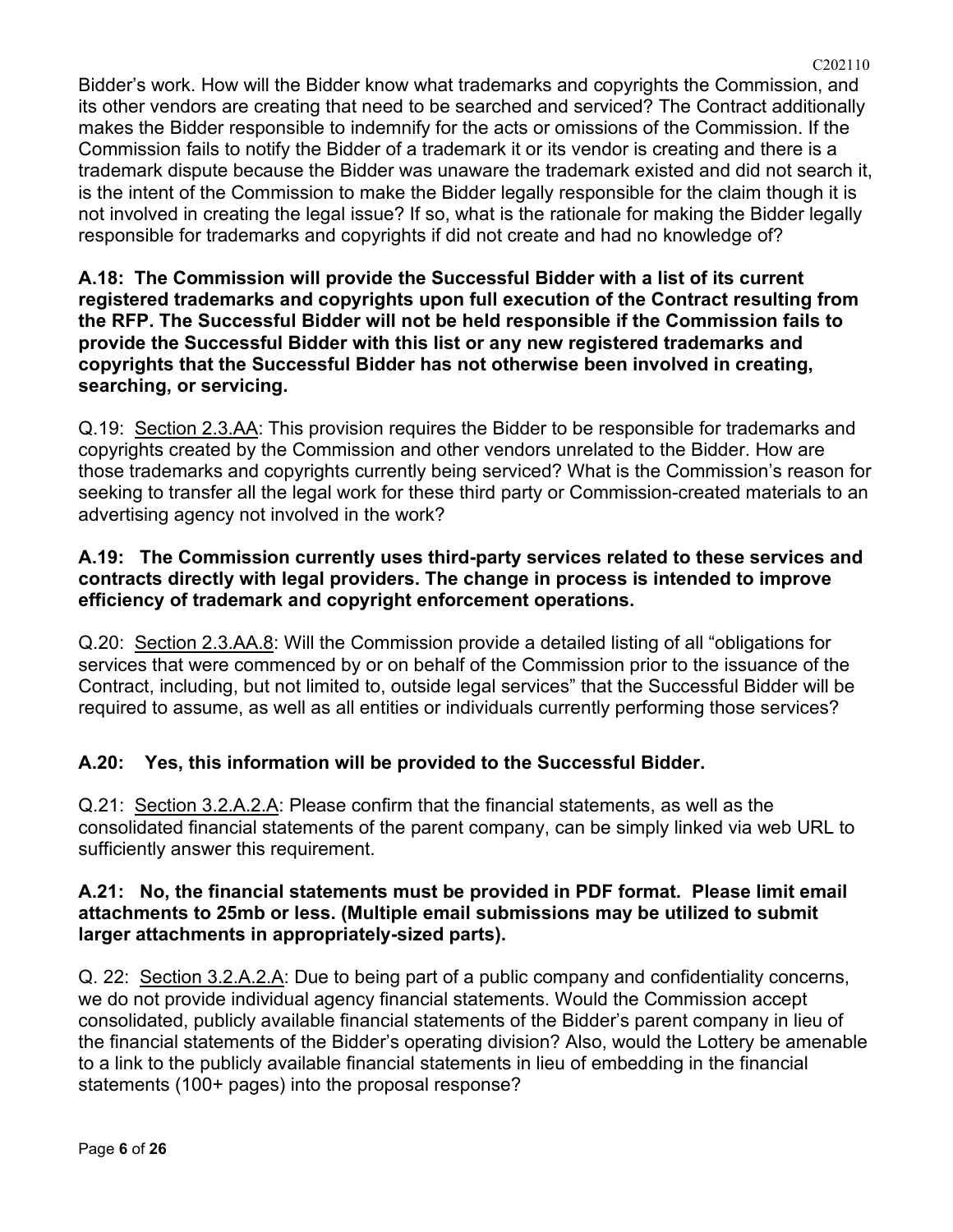**A.22: Pursuant to Section 3.2.A.2.a, the financial statements of the Bidder, as well as the consolidated financial statements of the parent company, shall be submitted. If the Bidder is not a subsidiary of a parent company, but merely a division of/within a company, the company (and not the internal division) would be the Bidder. See Section 3.2.A.2.b regarding a subsidiary's additional obligations if it is relying on a parent company's financial resources. Any financial statements submitted in response to this RFP must be provided in PDF format with the Bidder's submission and be searchable electronically.**

Q.23: Section 3.2.A.3.A: Please provide instruction on how you would like this video included in the proposal. Would a link out to a password protected video platform, e.g., Vimeo or YouTube, work? Or would you like for the video to be embedded within the .doc?

**A.23: If the responsive video file is less than 25MB, email the video file to [officer.contracting@gaming.ny.gov](mailto:officer.contracting@gaming.ny.gov) by the Strategic Marketing Partner RFP deadline. If the responsive video file submission exceeds 25MB, provide a link in your proposal to a password-protected YouTube page and submit an unused thumb drive (with storage capacity to download and save the video file) with the responsive video file to the New York State Gaming Commission, Attn: Contract Unit, 4th Floor, One Broadway Center, Schenectady, NY 12305 for receipt by the Strategic Marketing Partner RFP deadline.**

Q.24: Section 3.2.A.3.B: Please confirm that you are looking for "experience with integrated digital projects; development, oversight and maintenance of technical solutions to support digital efforts; digital project management and managing multiple vendor partners; and experience implementing real-time apps."

### **A.24: Section 3.2.A.3.b. of the RFP is amended in the Summary above. This requirement has been removed**.

Q.25: Section 3.2.A.3.C: For the last sentence, "If the experience is provided by a teaming partner or a subcontractor that will provide a major part of the products and services, then experience and contact information of that entity must be included," please clarify if you are seeking contact information of the subcontractor and/or the client information that the case study is written about.

## **A.25: Client contact information must be provided for the Commission to verify qualifying experience of a teaming partner or a subcontractor as it relates to each case study, if applicable.**

Q.26: Section 3.2.A.3.D: Please provide instruction on how you would like this video included in the proposal. Would a link out to a password protected video platform, e.g., Vimeo or YouTube, work? Or would you like for the video to be embedded within the .doc?

# **A.26: See answer to Q.23.**

# Q.27: Section 5.23:

a. Would the Commission be willing to provide a notice and cure period for any alleged default? b. Also, what "other infractions" are addressed by this section that are not covered in the contract?

Page **7** of **26**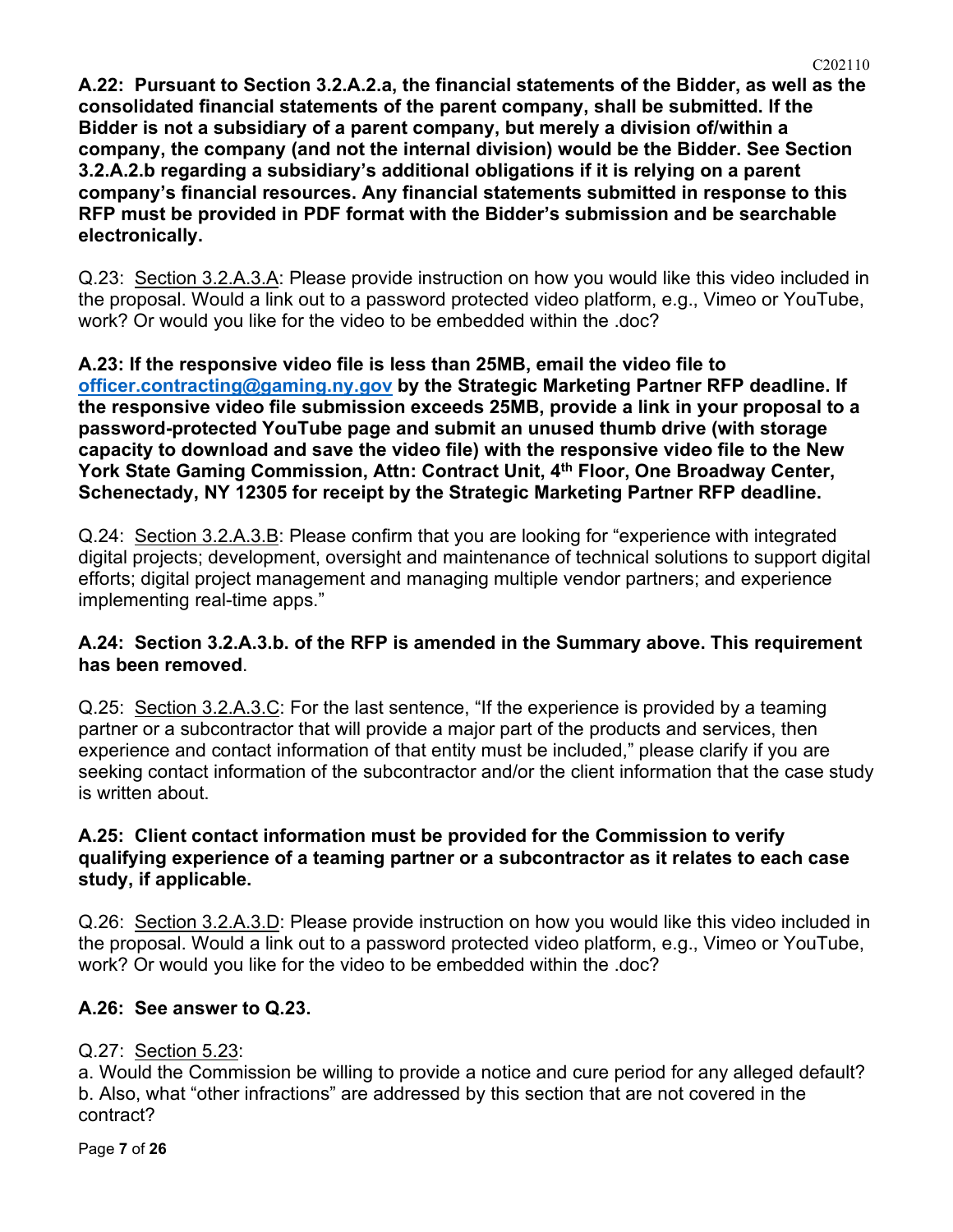# **A.27:**

**a. The Commission provides a 30-day period to cure, at minimum.**

# **b. "Other infractions" encompasses any other instance, action, or inaction that constitutes an infraction, other than a specific breach or nonperformance of a contract.**

Q.28: Section 5.27: It is customary for an indemnity to be for a party's own action/inaction, not for the other party's action or inaction. Can Section 5.27.F.1 be removed? Or, if not, what is the rational for making the Bidder responsible for the Commission's or State's own actions?

## **A:28: An answer to Question 28 will be provided by the Commission with Answers to Round 2 Questions.**

Q.29: Section 6.10: The terms of a large government contract will not be the same as for a subcontract for specific services. Can we clarify that by removing "functionally identical to" to make it possible to engage with third party subcontractors based on the nature of their services, while still maintaining terms consistent with the RFP?

# **A.29: RFP Section 6.10 is hereby amended to read as follows:**

**All subcontracts shall be in writing and shall contain provisions that are functionally identical to, and consistent with, the provisions of the Contract including, but not limited to, the body of the Contract, Appendix A, Standard Clauses for NYS Contracts, and the RFP. Unless waived in writing by the Commission, all subcontracts between the Successful Bidder and subcontractors shall expressly name the State, through the Commission, as the sole intended third-party beneficiary of such subcontract. The Commission reserves the right to review and approve or reject any subcontract, as well as any amendment to said subcontract(s). Such right shall not make the Commission or the State a party to any subcontract, or create any right, claim, or interest to the subcontractor or proposed subcontractor as against the Commission.**

Q.30: Section 6.10: Please confirm that any subcontractors do not need to complete Appendix K, Vendor Assurance of No Conflict of Interest or Detrimental Effect, as part of the proposal submission.

# **A.30: Confirmed.**

Q.31: Section 6.10: If at any time during performance under the Contract, total compensation to a subcontractor exceeds or is expected to exceed \$100,000, that subcontractor shall be required to submit and certify a New York State Vendor Responsibility Questionnaire, as found in Appendix E. Can you please confirm that only the Bidder is required to complete the New York State Vendor Responsibility Questionnaire as part of the RFP submission and *not* any of the proposed subcontractors?

# **A.31: Confirmed.**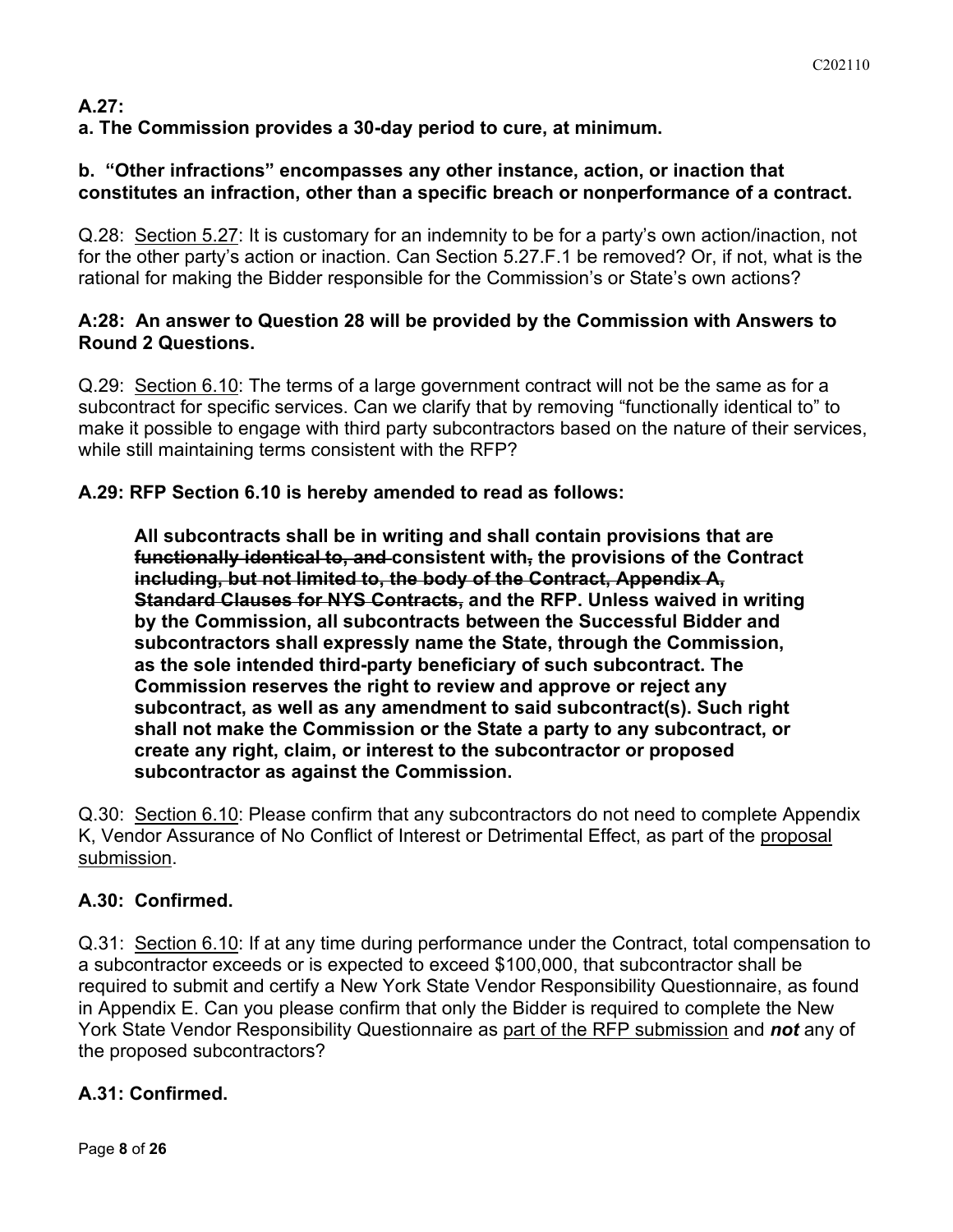Q.32: Section 6.13: This section states that IP licensing fees will be applied as set forth in Section 6.7 of the RFP, but Section 6.7 only addresses Bidder fees and non-billable expenses. We understand that these licensing fees will be a third-party cost/expense that will be paid by the Commission. Is that the intent?

## **A.32: Yes, new licensing fees incurred after Commission approval will be paid by the Commission.**

Q.33: Section 6.15.A: The materials being provided in connection with the RFP will be provided solely for internal use and any third-party rights will not, therefore, be cleared. Can you clarify what is meant by "unintentional use"? If the Commission uses unfinished or unlicensed materials without consent, the Bidder should not be responsible for any resultant claims.

## **A.33: Section 6.15.A is amended and reworded to read as follows:**

**A.** Any and all materials submitted with a Proposal shall not be returned and will be maintained by the Commission as part of the procurement record. It is not the intent of the Commission to use materials submitted with a Proposal for anything other than supporting documentation. However, the Commission will not be held liable for, and will not make any payment based on or related to, the Commission's current or subsequent ideas, concepts, materials, designs, and/or products, or those of its vendors, that may separately resemble or appear similar to materials submitted with a Proposal.

Q.34: Section 6.15.B: Can the Commission clarify in this section that the Commission will reimburse the Bidder for payments and commissions for union talent as a third-party expense by the Commission?

### **A.34: Commission-approved expenses will be reimbursed to the Successful Bidder. See RFP Section 2.3.E.6, Invoicing and Payment.**

Q.35: Appendix B, Section 3: Given that the Successful Bidder will in some circumstances be required to pay subcontractors on an expedited schedule or in advance of the provision of services, can language be added that addresses advance payment terms for expenses, as is already contemplated in Section 2.3.E.6 of the RFP?

# **A.35: The first and second paragraphs of Section 2.3.E.6. are amended as follows:**

For production and media services, the Successful Bidder shall ultimately pay invoices of subcontractors and of third-party providers of such services, as approved by the Commission. The Successful Bidder shall present estimates (which must include a breakout of any proposed pre-billing up to fifty percent (50%) of the total estimate) and invoices from subcontractors and from third-party providers to the Commission, for review and potential approval. Upon the Commission's written approval of an applicable estimate, up to fifty percent (50%) of the total estimated costs for services may be invoiced to the Commission by the Successful Bidder. Thereafter, Successful Bidder shall issue invoices to the Commission for the remaining costs at least thirty (30) days before payment is due to subcontractors and to third-party providers for services rendered, to ensure that the Successful Bidder receives payment from the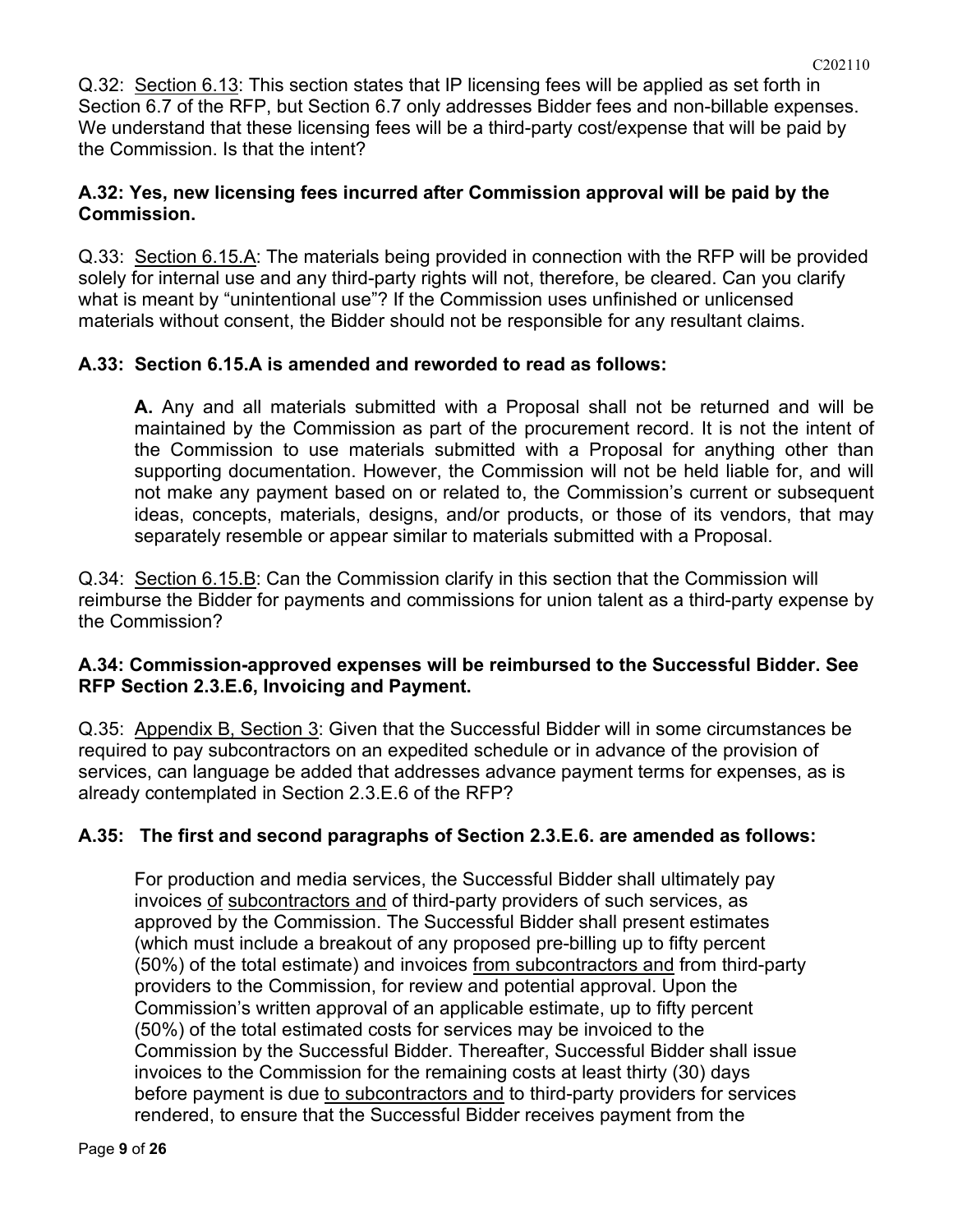Commission prior to the Successful Bidder's deadlines for payment to subcontractors and to third-party providers for such services. All such invoices are subject to adjustment (up or down) prior to final billing. Final billing for actual costs incurred shall not exceed 100% of the original estimated project cost unless approved by the Commission in advance of the Successful Bidder incurring such costs.

The Commission may require the Successful Bidder to pre-bill the Commission for goods and services provided by subcontractors and third-party vendors up to one hundred percent (100%) of the Commission-approved estimated costs. The Successful Bidder shall invoice the Commission upon Commission's written approval of the applicable estimate. The Successful Bidder shall reconcile third-party vendor invoicing for services rendered to the Commission approved estimate and provide to the Commission monthly reconciliation reports until all services have been rendered and paid by the Successful Bidder to third-party vendors for such services. The Successful Bidder shall provide to the Commission a final reconciliation report upon completion of invoicing and services rendered for each Commission-approved estimate. Final billing for actual costs shall not exceed 100% of the estimated project cost unless approved by the Commission in advance of the Successful Bidder incurring such costs.

Q.36: Appendix I, MWBE, Section II(C) and Appendix I-3: Can you confirm whether the allocations in Section II(C) are the correct ones or whether the "all other projects" allocation in Appendix I-3 is correct?

**A.36: The MWBE goal established under this RFP is 30% total (proposed 20% MBE and 10% WBE).** 

**If the selected MWBE vendor(s) falls into one of the categories below, credit for MWBE utilization is calculated as follows:**

- **Supplier-vendor that is authorized by a manufacturer as a supplier of the item. The calculation for this type of service is 60% of total contract value.**
- **Broker-vendor that fills requests by ordering, purchasing, or receiving supplies from a third-party supplier rather than out of its own existing inventory. Where a broker-vendor does not provide a substantial service other than acting as an intermediary, only the broker-vendor's fee or mark-up for the intermediary service will count toward MWBE utilization credit.**

Q.37: Appendix I, MWBE Section IV(B-C), and SDVOB Section II(H): The specific firms listed in the MWBE and SDVOB utilization plans may change over the course of the Contract. Therefore, can the Commission clarify that such changes to firms will not put the Bidder in "material breach of the terms of the Contract" so long as the MWBE/SDVOB Contract goals are met?

**A.37: Correct, if the utilization goals are met in accordance with the Commissionapproved utilization plan. It is anticipated, however, that the utilization plan will be executed as presented. If the Successful Bidder desires an amendment, the amended**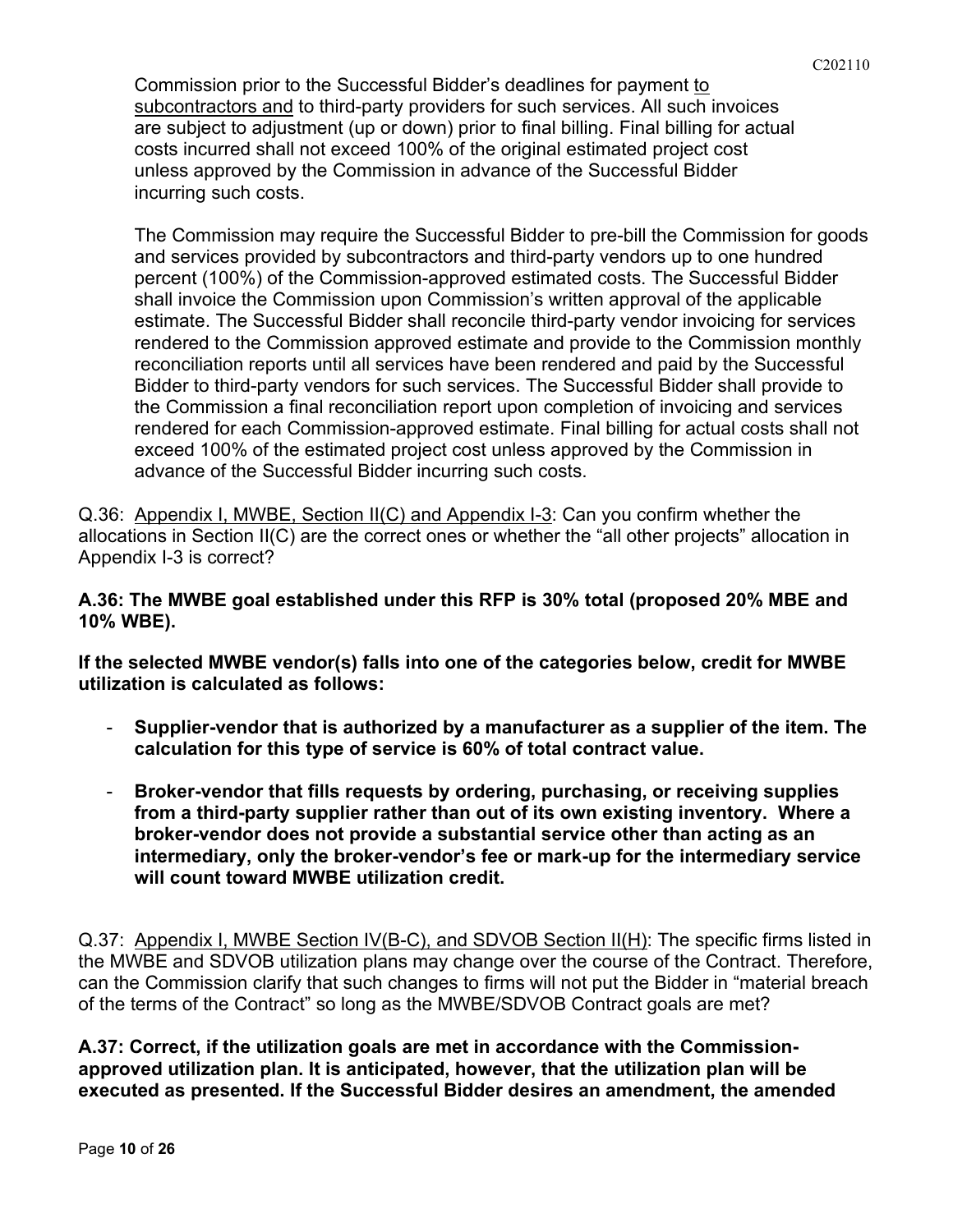## **plan will require review and approval by the Commission prior to changes being implemented.**

Q.38: Appendix I: Are the MWBE and SDVOB goals measured on an annual basis or quarterly? Please confirm what would qualify the Bidder as being deficient in a calendar year.

**A.38: MWBE and SDVOB goals are calculated in accordance with the state fiscal year beginning April 1st thru March 31st. It is anticipated that the goals will be met quarterly (on average) in compliance with the Commission-approved utilization plan, ultimately reaching the full fiscal year goal percentage in the final quarter.** 

**As noted in paragraph V. of Appendix I, a Bidder would be considered deficient if upon review of the MWBE Utilization Plan, quarterly MWBE Contractor Compliance Reports described in Section VI of Appendix I, or any other relevant information, the Commission determines that the Contractor is failing or refusing to comply with the MWBE Contract Goals, and no waiver has been issued regarding such non-compliance.**

Q.39: Appendix I, SDVOB Section V: What is the damages calculation? This provision and the statute seem to suggest the damages will be set out in the Contract, but they are not included.

## **A.39: In accordance with 9 NYCRR § 252.2(s), damages shall be calculated based on the actual cost incurred by the State agency related to the State agency's expenses for personnel, supplies and overhead related to establishing, monitoring, and reviewing certified service-disabled veteran-owned business enterprise programmatic goals.**

Q.40: Appendix P: Is the Bidder permitted to add additional labor categories and Job Titles by Department to this table to build the staff plan as we see fit? For example, there are only two account service positions as part of this staff plan (both in the AMT). If yes, are we able to recreate this table with additional rows.

### **A.40: Bidders may add job titles under existing categories in Attachment 2, Pricing Proposal Form, and Appendix P, Year One Estimated Level of Effort. Bidders who wish to add titles to Attachment 2 or Appendix P may do so using the revised documents provided with this Amendment. Bidders may use the original documents included with the RFP if they do not have any additions.**

Q.41: Appendix P: Can you please provide the number of years of experience, job description, or other attributes to help define each of the roles listed in Appendix P?

## **A.41: No. As set forth in Section 3.2A.3., the Bidder must demonstrate in its Proposal that its organization is of sufficient size and has the qualifications and experience required to perform the requested services defined in the RFP.**

Q.42: Appendix P: Is the Bidder able to add additional Job Titles to this table based on how they see staffing this contract? If yes, is the Bidder able to recreate this table with the added job titles?

# **A.42: See Answer to Q.40.**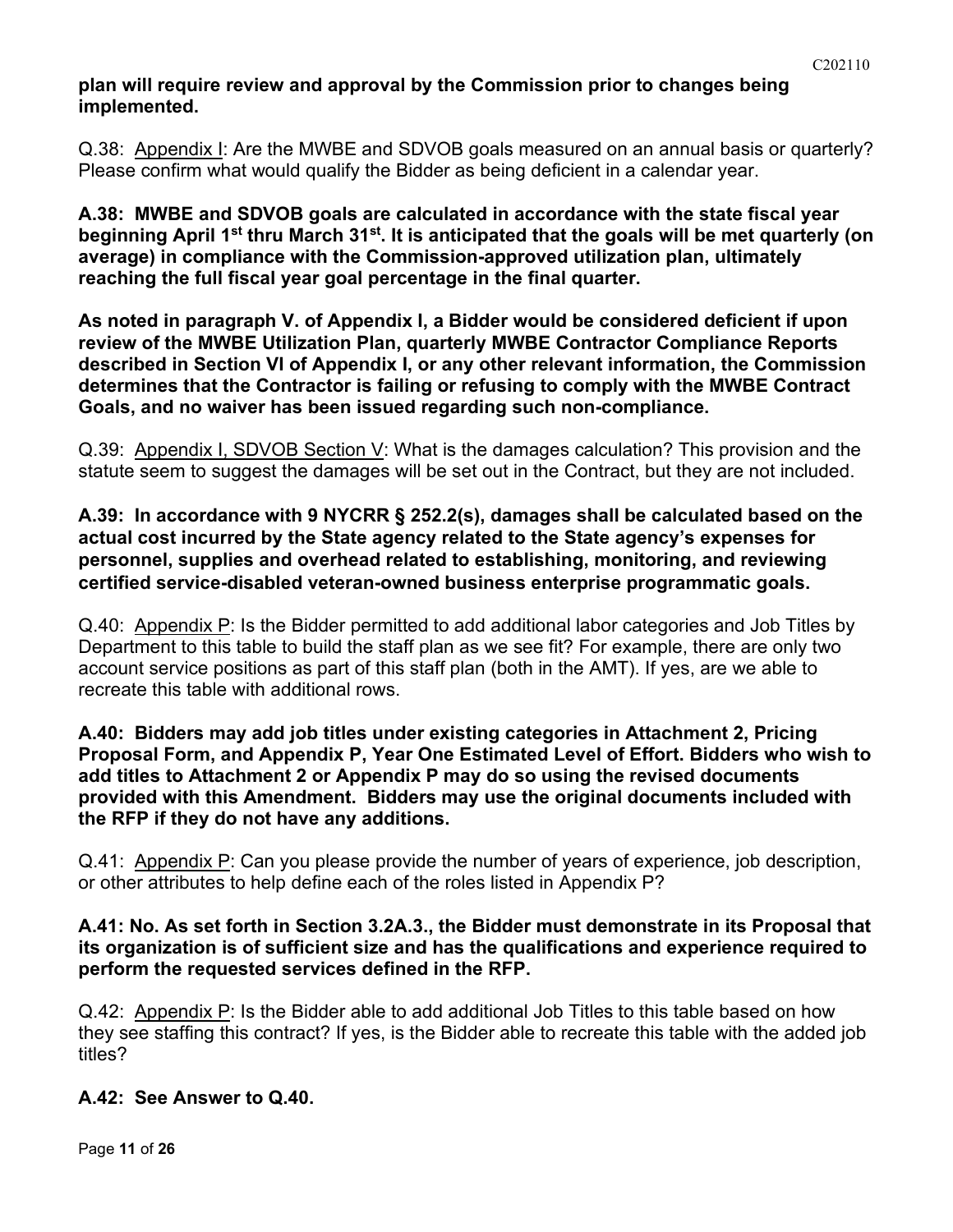Q.43: Attachment 2: Is the Bidder able to add additional Job Titles to this table based on how they see staffing this contract? If yes, is the Bidder able to recreate this table with the added job titles?

# **A.43: See Answer to Q.40.**

Q.44: Attachment 2: We are unclear of the definition of "Hourly Labor Rates" included in Attachment 2. It is unclear if the Hourly Labor Rates should be "Direct Labor" only (e.g., Direct Salaries and benefits) and exclude all "Indirect Costs?" Additionally, where should the agency include "Profit," as that does not seem to be included in the definitions of Direct Labor, Standard Rates or Indirect Costs included in Section 3.3.1 and 3.3.2 of the RFP?

## **A.44: It is up to the Bidder to determine what factors should be considered in calculating its Hourly Rates and Indirect Cost percentage to provide the requested services defined in the RFP and to earn profit.**

Q.45: Attachment 2: It is not clear how we should calculate the "Average Labor Rate." Typically, average rates by department are weighted to more accurately reflect how the business is staffed (e.g., Senior positions typically have smaller dedication % vs. less senior roles which is why a weighted average would more accurately calculate the "Average Labor Rate.") Additionally, we would like to clarify the calculation of the "Summary of Average Rates." Is this intended to be a straight average of all departments included in the attachment? Any clarifications in this area would be helpful.

## **A.45: Average Labor Rates in the Pricing Proposal should not be weighted by the Bidder. As noted in Attachment 2, Pricing Proposal, Labor Rates will be scored by utilizing the sum of the average labor rate for each functional area.**

Q.46: Attachment 2b: Page 157 of the RFP titled "Attachments" references 4 attachments. Attachment 2a Pricing Proposal Form and Attachment 2b Rate Card are not identified as such in the RFP. "The Pricing Proposal" is included as Attachment 2. However, there does not seem to be an Attachment 2b Rate Card. Please clarify or provide.

# **A.46: The Attachments label page is amended to relabel the "Pricing Proposal Form" as "Attachment 2" and to remove "Attachment 2b – Rate Card".**

Q.47: How many agencies will you select to meet with?

## **A.47: All responsive and responsible Bidders will be invited to provide an oral presentation.**

Q.48: Is the incumbent agency in the pitch?

# **A.48: The Commission is not privy to this information prior to its receipt of proposals.**

Q.49: Is there a preference for Minority or Women owned companies?

## **A.49: Appendix I – EEO, MWBE AND SDVOB PROGRAMS establishes goals for Minority. Women and SDVOB Owned companies.**

Page **12** of **26**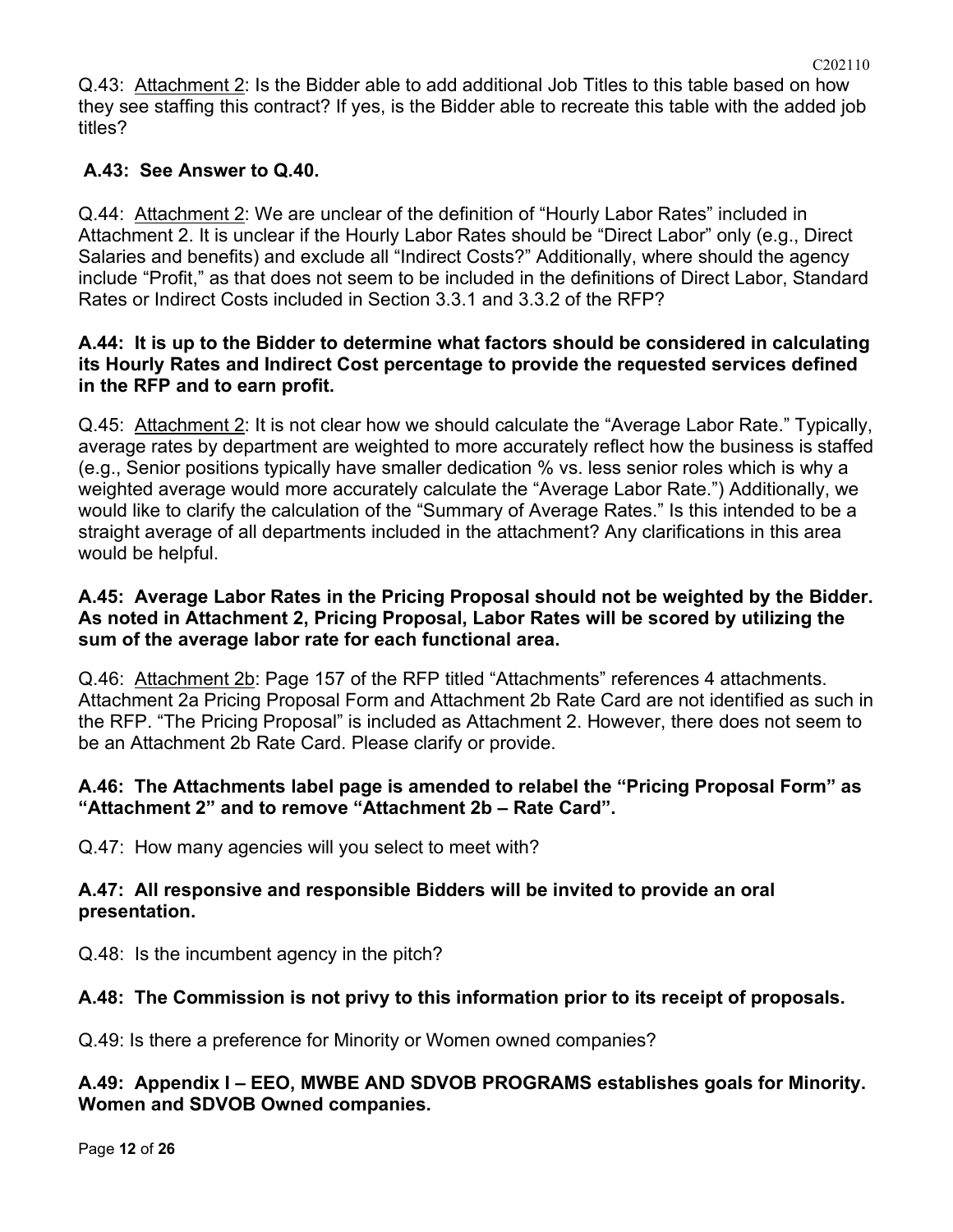Q.50: What do you look for in your ideal agency?

## **A.50: See RFP Sections 2.1, 2.2, and 2.3.**

Q.51: Is there a preference for an agency incorporated in NY State?

## **A.51: No.**

Q.52: How many participating agencies are in state versus out of state?

## **A.52 The Commission is not privy to this information prior to its receipt of proposals.**

Q.53: How necessary is it that the agency has worked on a government account?

### **A.53: Government experience is not indicated in Section 1.3 Minimum Qualifications. Any government experience will be evaluated as part of the Technical Scoring. See RFP Sections 3.2.A.3. Experience, and 4.5 Evaluation and Selection Criteria.**

Q.54: Do you anticipate weekly in person status meetings or would some of them be on video/call?

### **A.54: We expect to use a combination of in person and videoconference/telephone calls for meetings, as determined by the Commission.**

Q.55: Will agency be responsible for all printing of materials, meaning finding and working with the printers directly?

### **A.55: Yes, in accordance with relevant bidding procedures.**

Q.56: Does a NY State Brand Guidelines currently exist or will this be a new document that will need to be developed?

### **A.56: There are current New York Lottery brand guidelines.**

Q.57: How much of the budget is allocated to PSAs?

### **A.57: For the current fiscal year, approximately 0.23% of the overall budget is being used to produce PSAs.**

Q.58: Will the agency be working with the specific retailers, or will there be a liaison to the key accounts?

**A.58: The Successful Bidder will not work directly with specific retailers (sales agents). If the need arises to involve sales agents in the Successful Bidder's work, the Commission's Division of Lottery staff will act as the liaison between the Successful Bidder and retailers.**

Q.59: Do you require certain levels of security and compliance policy?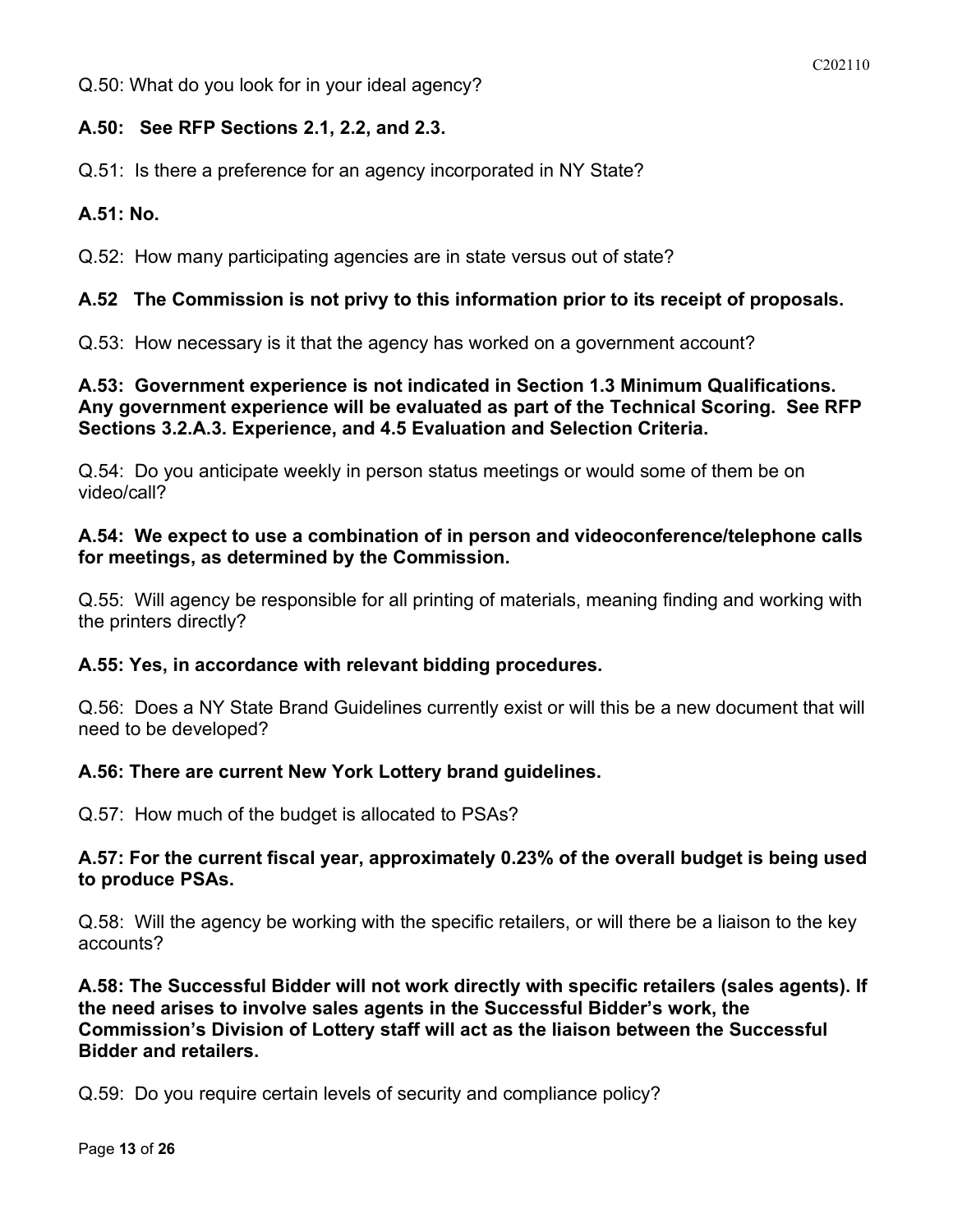### **A.59: The Commission requires clarification of this question. Security and compliance requirements are outlined in the RFP.**

Q.60: How much of the budget is allocated to digital versus traditional media?

**A.60: The media budget allocated to the Strategic Marketing Partner contract is not divided between media types. Allocation of media spend will be decided between the Commission and the Successful Bidder based on the Successful Bidder's strategic recommendations.**

Q.61: Can you describe your internal team that the agency will be working with (roles and responsibilities)?

**A.61: It is anticipated that Commission staff in the following Division of Lottery titles will interface with the Successful Bidder: Director of Lottery, Director of Marketing & Sales, Advertising Director, Advertising Supervisor, Digital Director, Research and Program Development Specialist, Retail Operations Manager, Corporate Accounts Manager, and Lottery Marketing Specialist. Roles and responsibilities for these titles will be discussed with the Successful Bidder.**

Q.62: How many FTEs does the current agency have on the account?

**A.62: Staffing changes by fiscal year depending on each fiscal year marketing plan. The Commission is seeking staffing recommendations from Bidders. See Exhibit A - Year One - Fiscal Year Marketing Plan.** 

Q.63: Do you have an agency for web development? Or is that something we should plan on including?

### **A.63: There is a Strategic Digital Partner for web development.**

Q.64: When determining in-store POS, is there a tiered strategy for retailers based on volume and locations?

#### **A.64: There is not a tiered strategy for in-store POS currently. Bidders should elaborate on in-store POS strategy capabilities.**

Q.65: How frequently do you change your brand campaign? What is the catalyst for change?

#### **A.65: There is no set timeframe for brand changes. The catalyst for strategic direction changes would likely be based on performance or research.**

Q.66: What are the biggest challenges right now with the performance of the NY state lottery? Specifically, over the past 18 months.

### **A.66: Economic uncertainty, providing timely information to New York Lottery retailers, and growing the retail and consumer base.**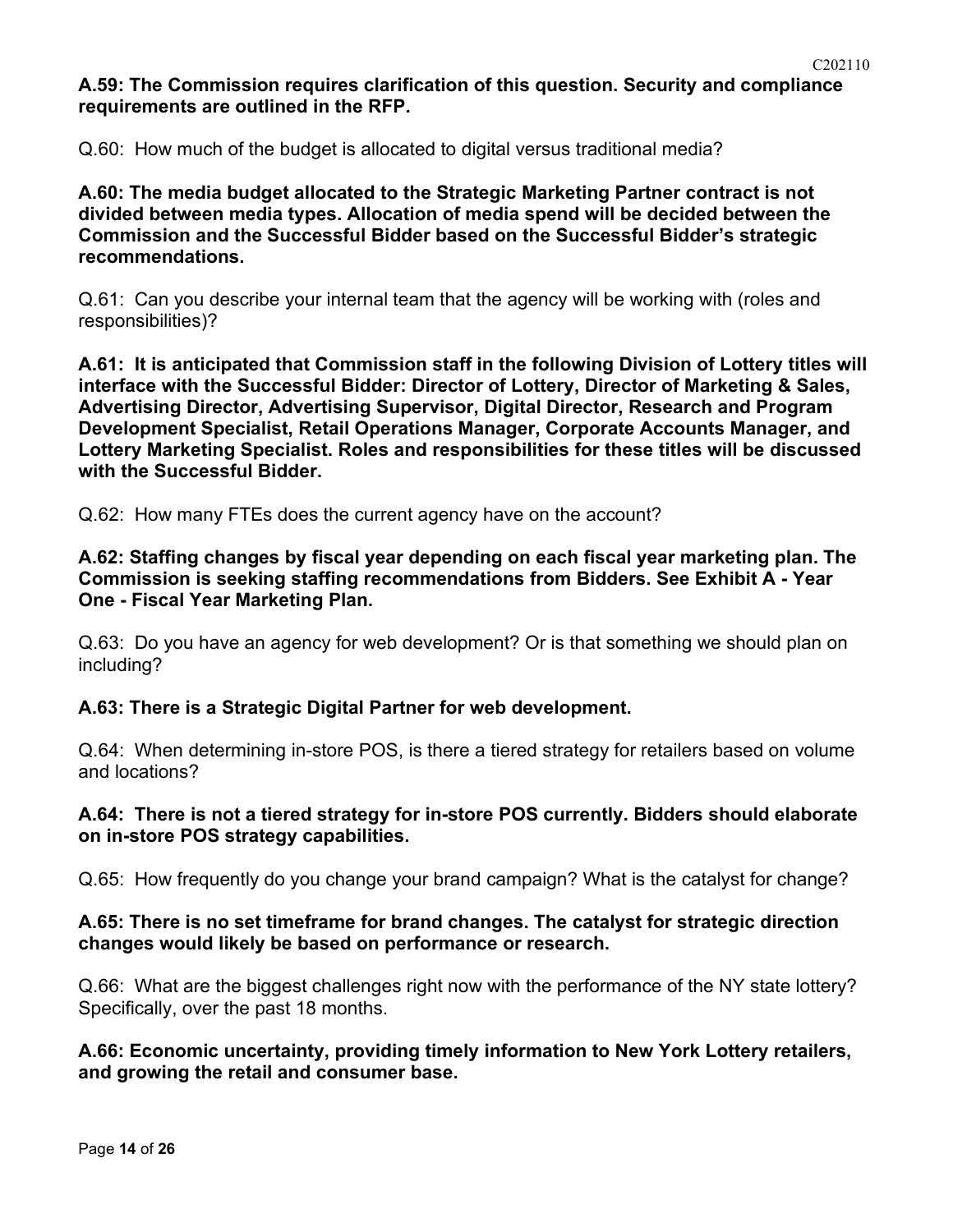Q.67: What are the most important areas in the next 12 months for NY state to improve upon with this program?

**A.67: Responsible maximization of aid to education contributions, development of innovative and relevant lottery games, expansion of the player base and attraction of new customers (age 18+), sustained relevance among New York's diverse demographics (18+), cultivation of relationships with New York Lottery players and retailers, optimization of New York Lottery distribution channel performance, and adherence to responsible gaming standards.**

Q.68: Will marketing activities and campaigns be solely for the NY Lottery Masterbrand, or will it also include the 6 New York draw games, 3 multi-state games, 35-50 instant scratch off games?

## **A.68: The Commission is seeking marketing solutions and recommendations for the Lottery from the Successful Bidder. Specific efforts will be identified through the development of the Strategic and Fiscal Year Marketing Plans.**

Q.69: Are there any key marketing tentpole moments throughout the year that we should be aware of (i.e., always launching a campaign during a certain month of the year)?

**A.69: There are new Scratch-off games launched on a monthly basis, and a number of important marketing windows throughout the year, including high-jackpot advertising which cannot be predicted. See Exhibit A – Year One-Fiscal Year Marketing Plan for current strategic planning on this topic.**

Q.70: How have regulatory changes over the years impacted your communication strategy?

**A.70: Regulatory requirements have positively impacted responsible gaming messaging. This important element of Commission messaging is included in Division of Lottery fiscal year marketing plans.**

Q.71: Is visual identity evolution a part of this engagement?

# **A.71: Visual identity evolution can be a part of this engagement.**

Q.72: Is there any marketing work inside the gaming category (or outside the category) that you find inspiring, and why?

# **A.72: This will be discussed with the Successful Bidder.**

Q.73: You mention that you have existing research to be analyze – can you elaborate on the types of research that has been conducted already?

## **A.73: Research projects to gain consumer and retailer insights and to track marketing performance are ongoing throughout the year. Existing research will be discussed with the Successful Bidder.**

Q.74: Which current or future segments do you see as driving the most growth for the Lottery brand?

Page **15** of **26**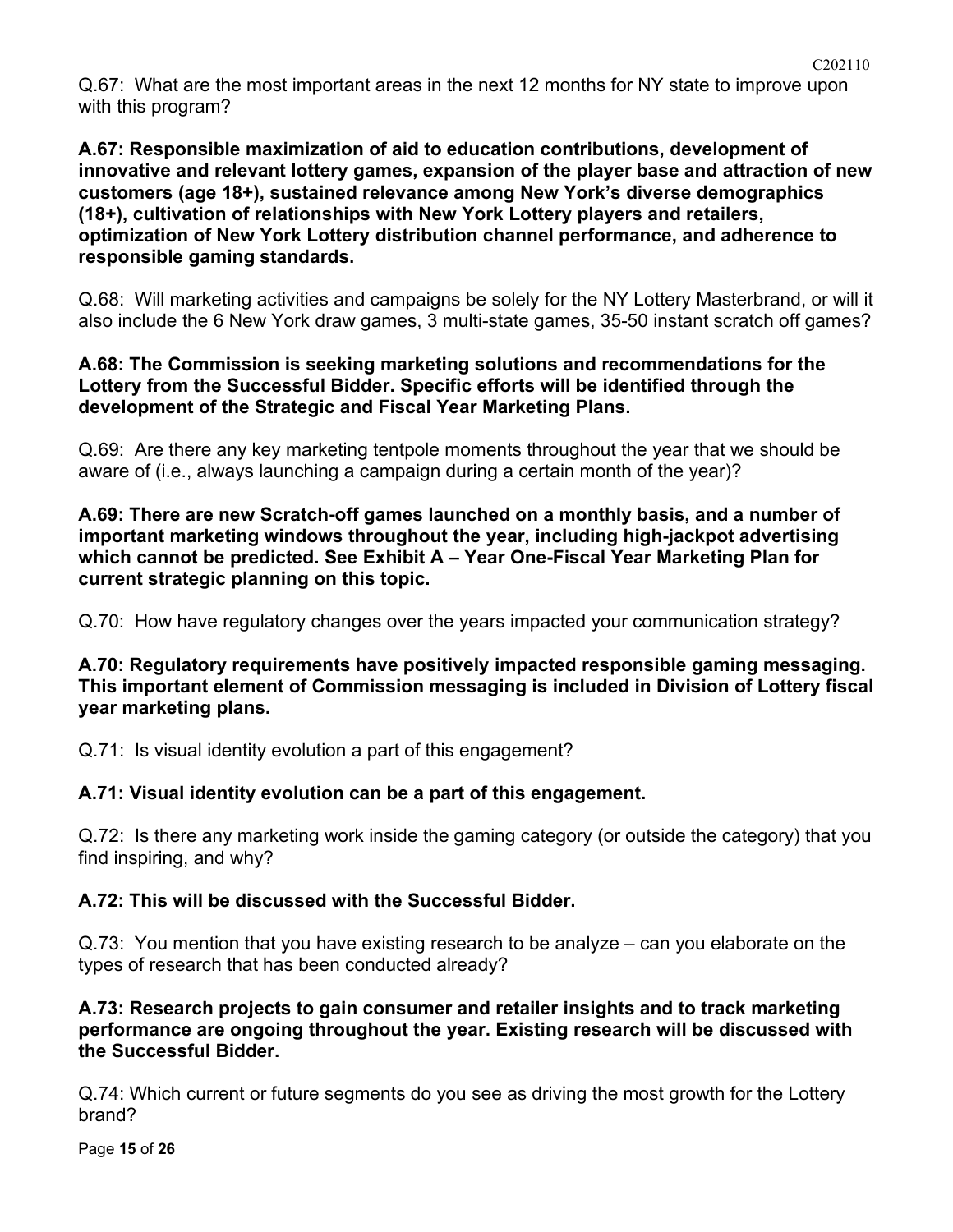## **A.74: Consumer segment information will be provided to the Successful Bidder as part of the planning process.**

Q.75: Can you provide an existing event, sponsorship, or sports marketing partnerships we should be aware of and remain active? (For example: New York Islanders Drop Presented by NY Lottery, etc.) Can you share a summary of these partnerships?

# **A.75: See answer to Q.6. Partnership details will be provided to the Successful Bidder.**

Q.76: Can you share any key lessons learned and insights from previous sponsorship or experiential marketing efforts that we should know about?

# **A.76: These topics will be discussed with the Successful Bidder.**

Q.77: What KPI's are you tracking for your sponsorship and experiential marketing partnerships? Where do you hope to grow/expand?

#### **A.77: These topics will be discussed with the Successful Bidder. The Commission is seeking sponsorship and experiential marketing solutions and recommendations for the Lottery from the Successful Bidder. Specific efforts will be identified through the development of the Strategic and Fiscal Year Marketing Plans.**

Q.78: Can you share examples of previous promotions (media-driven, contests, or on-site local events) that you feel were "best in class?"

### **A.78: The Commission's Division of Lottery has had many successful promotions over the years and is looking for a strategic marketing partner who can strengthen the New York Lottery's potential to engage consumers. Specific prior promotions will be discussed with the Successful Bidder.**

Q.79: What is your assessment of your level of knowledge of the target audience? Have wants, needs, expectations and pain points been defined for each segment or persona?

# **A.79: This topic will be discussed with the Successful Bidder.**

Q.80: Has the current user journey(s) been defined and documented?

# **A.80: No.**

Q.81: For recruitment purposes, is there an existing customer pool or database that our recruiters can utilize to recruit from?

# **A.81: The Commission requires clarification of this question.**

Q.82: For recruitment purposes, are there any legal restrictions that we should be aware of in regard to incentivizing (either through payment or gifts) participants in research studies?

# **A.82: The Commission requires clarification of this question.**

Page **16** of **26**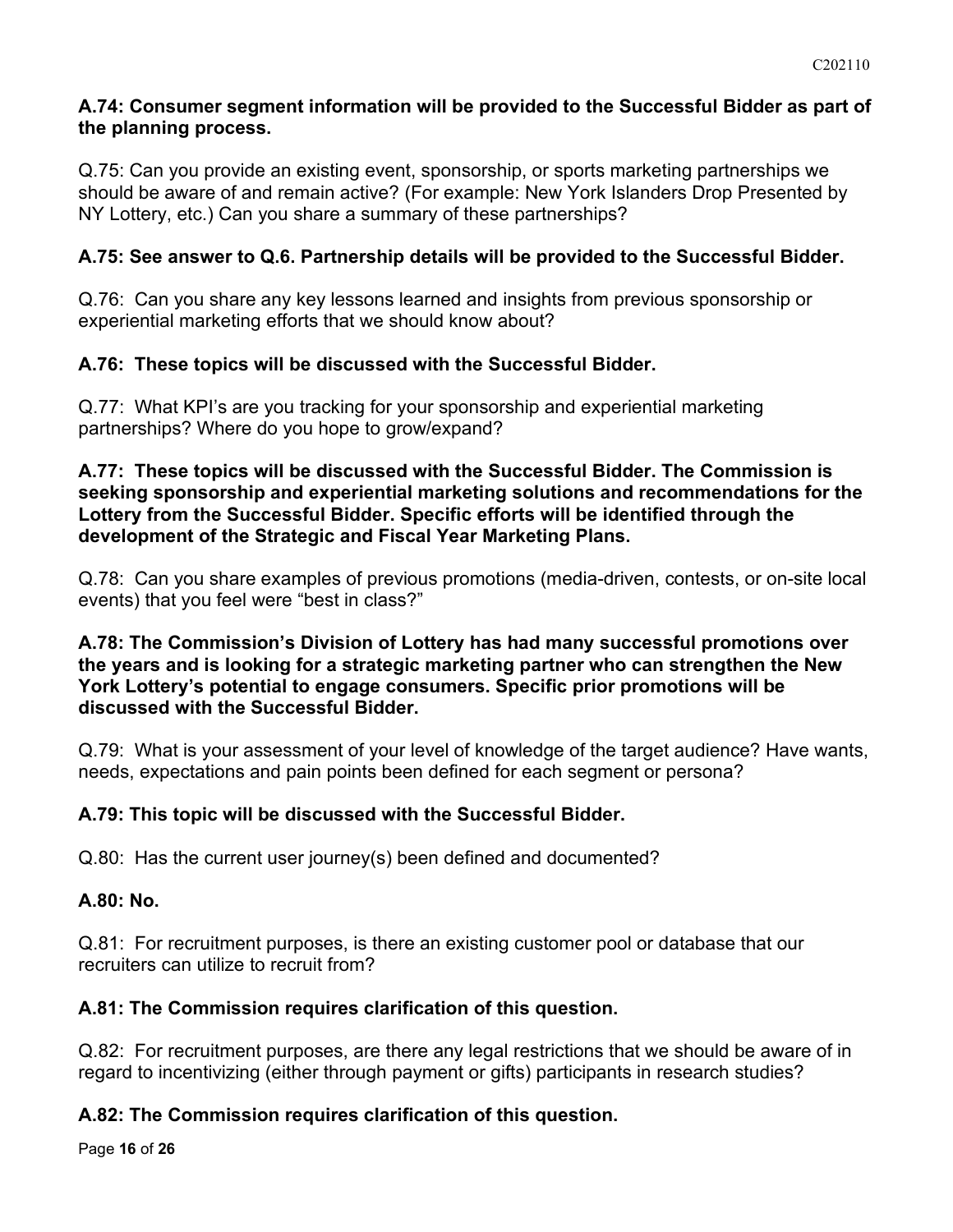Q.83: On p. 18 of the RFP, can you confirm that the Competitive Bidding Purchasing Requirement is not required for any Media buys?

# **A.83: Confirmed.**

Q.84: On p. 25 of the RFP, do you have "defined audiences" already established? If so, can you provide your current audience segments? How do you currently adjust defined audiences over time based on insights driven by actual performance?

### **A.84: The reference to "defined audiences" on p. 25 refers to the target audience for the campaign being placed as part of the media strategy. Consumer segments will be discussed with the Successful Bidder. Audiences are adjusted based on research.**

Q.85: Please confirm that the mention of digital assets ("i.e., websites, digital signs, mobile applications") is to create the content for the digital properties, and not to create the digital property, meaning the design and development of a website or mobile app is out of the scope.

## **A.85: Confirmed. Content and messaging for any medium may be required, but digital development is out of scope for this RFP.**

Q.86: We do not outsource some types of production services, such as production design and motion design. While we are based in the state of New York, some of our inhouse production services work remotely, outside of the state of New York. Would using our remote production design and motion design resources be considered production work conducted outside of the state of New York?

# **A.86: The Commission requires clarification of this question.**

Q.87: For "retailer point-of-sale, displays and in-store marketing materials," do you require us to oversee and provide QC for print production? Do you have existing print vendor(s) that you want to keep working with?

# **A.87: Yes, QC for print production should be provided. Print jobs are generally subject to the Competitive Bidding Purchasing Requirement (Section 2.3.F).**

Q.88: Can you provide an example of previous "lottery events?" Do you have existing event production partners, or would we be responsible for sourcing and managing the event production partners?

## **A.88: An example of a previous "lottery event" would be the Lottery's exhibit at the New York State Fair. The Successful Bidder may be responsible for design, sourcing and managing event production partners, depending on the scope of the event.**

Q.89: Submitting in video format is a compelling and exciting ask. We're curious about the rational for choosing this format.

## **A.89: This format provides Bidders with another opportunity to provide detail to demonstrate the relevance of qualifications and experience to this RFP.**

Page **17** of **26**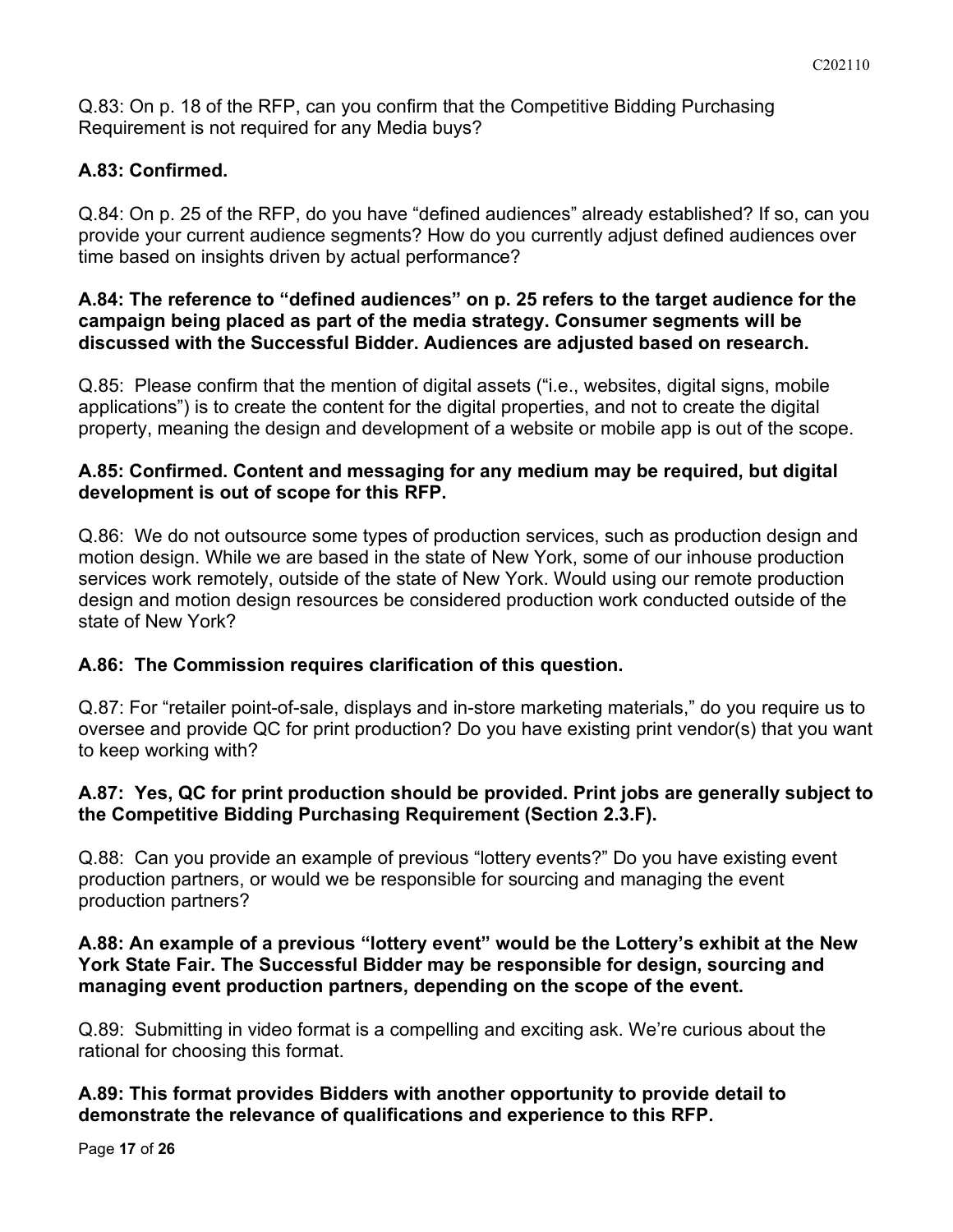Q.90: What was the actual Commission's budget for Strategic Marketing Services for Calendar year 2021?

#### **A.90: The Commission's Division of Lottery comprehensive marketing budget for Fiscal Year 2021-2022 budget was \$92,000,000.**

Q.91: Schedule of Events: Will the Commission extend the submission date?

## **A.91: Yes. See revised Schedule of Events, as posted with Amendment One.**

Q.92: Section 1.2: Would the Commission provide access to (or a reel of) its advertising campaigns and PSAs for the past 5 years?

#### **A.92: No. Samples of recent New York Lottery advertising and PSAs can be found here: https://www.youtube.com/user/NewYorkLottery/videos.**

Q.93: Section 1.2: As strategic marketing services are included in several current NY Lottery contracts; how will responsibilities differ from those recently awarded on the contract for digital services and marketing services provided by your existing partners?

**A.93: The Commission bifurcated digital services from the support provided by the Commission's advertising agency. The Strategic Digital Marketing partner will focus solely on digital marketing solutions rather than as a secondary function of the advertising program. The Strategic Marketing Partner will be a proactive strategic partner to the Commission in the development, evolution and execution of New York Lottery marketing programs, focusing on maximizing sales, innovative solutions, player engagement, responsible gaming, retail optimization and drive to retail efforts.**

Q.94: Section 1.2: What of the following list or otherwise, is included in the annual budget? And will the Commission provide annual spending for the following by year for the past five years:

a. Monthly Agency Fee (Direct Labor costs)

b. Production including talent, site rentals, props, editing, sound, music, licensing fees, etc.

- c. Media buy by media type broken out by brand, instant, draw including PSAs
- d. Social media and Interactive
- e. Virtual sets and graphics
- f. Sponsorship and experiential marketing
- g. Print materials
	- i. In-store point of sale
	- ii. Retailer communications
	- iii. Retailer recruitment
	- iv. Sales materials

h. Permanent point of sale materials and types produced (e.g., neon signs, play centers, metal signs, etc.)

i. Promotion – materials, and execution

i. Consumer – materials, and incentives that come from the Marketing Services budget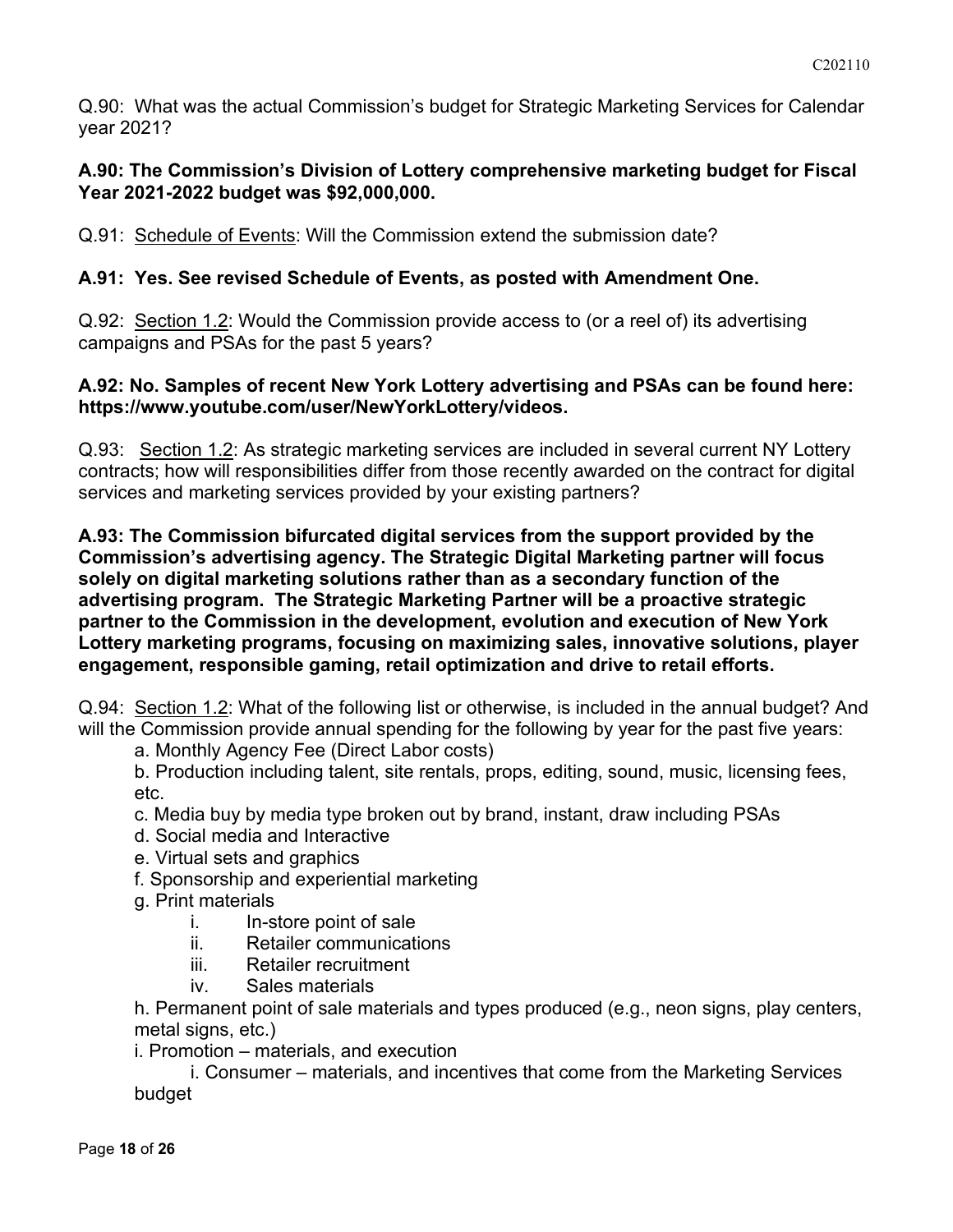ii. Retailer – materials, and incentives that come from the Marketing Services budget

iii. Promotional incentive costs that come out of the Marketing Services budget

j. Events – types of events

k. Research

l. Staffing – would the Commission please provide current rates or current blended rate for staffing for each of the following areas:

- i. Strategy
- ii. Research
- iii. Creative
- iv. Production
- v. Product Management & Traffic Services
- vi. Finance
- vii. Broadcast Production Services
- viii. Media Services
- ix. Talent Management & Payment Services
- x. Proofreading and Editorial Services

#### **A.94:**

**a. The specific monthly agency fee is based on a percentage markup of labor costs, which has been deemed proprietary. See the table below titled "Spending by Year for Most Recent Five Fiscal Years" for annual expenditures.**

- **b. FY21-22, advertising production: \$8,501,561**
- **c. FY21-22, media by topic:**
	- **Draw Games: \$9,238,610**
	- **Scratch-Off Games: \$27,900,000**
	- **"Brand": \$8,700,000**
	- **PSAs: \$0**
- **d. The Commission requires clarification of this question.**
- **e. FY21-22: \$60,000**

**f. FY21-22: \$6,419,253**

- **g. FY21-22 print by category:**
	- **In-store POS & Retailer Communication: \$650,000 (could not break out data separately)**
	- **Retailer Recruitment: \$0**
	- **Sales Materials: More information needed as to what constitutes printed sales materials outside of the three topics above**

**h. FY21-22 (permanent POS in total): \$2,000,000 (includes dispensers, signs, play centers, playslip holders, etc.)**

**i. FY21-22 Promotions**

- **Consumer: all consumer costs are already in campaign, sponsorship or event numbers elsewhere in this list**
- **Retailer: \$202,500**
- **Incentives from advertising budget: \$0**
- **j. FY21-22 Events: \$100,000 (from this advertising budget)**
- **k. FY21-22 Research: \$342,000**
- **l. This information has been deemed proprietary.**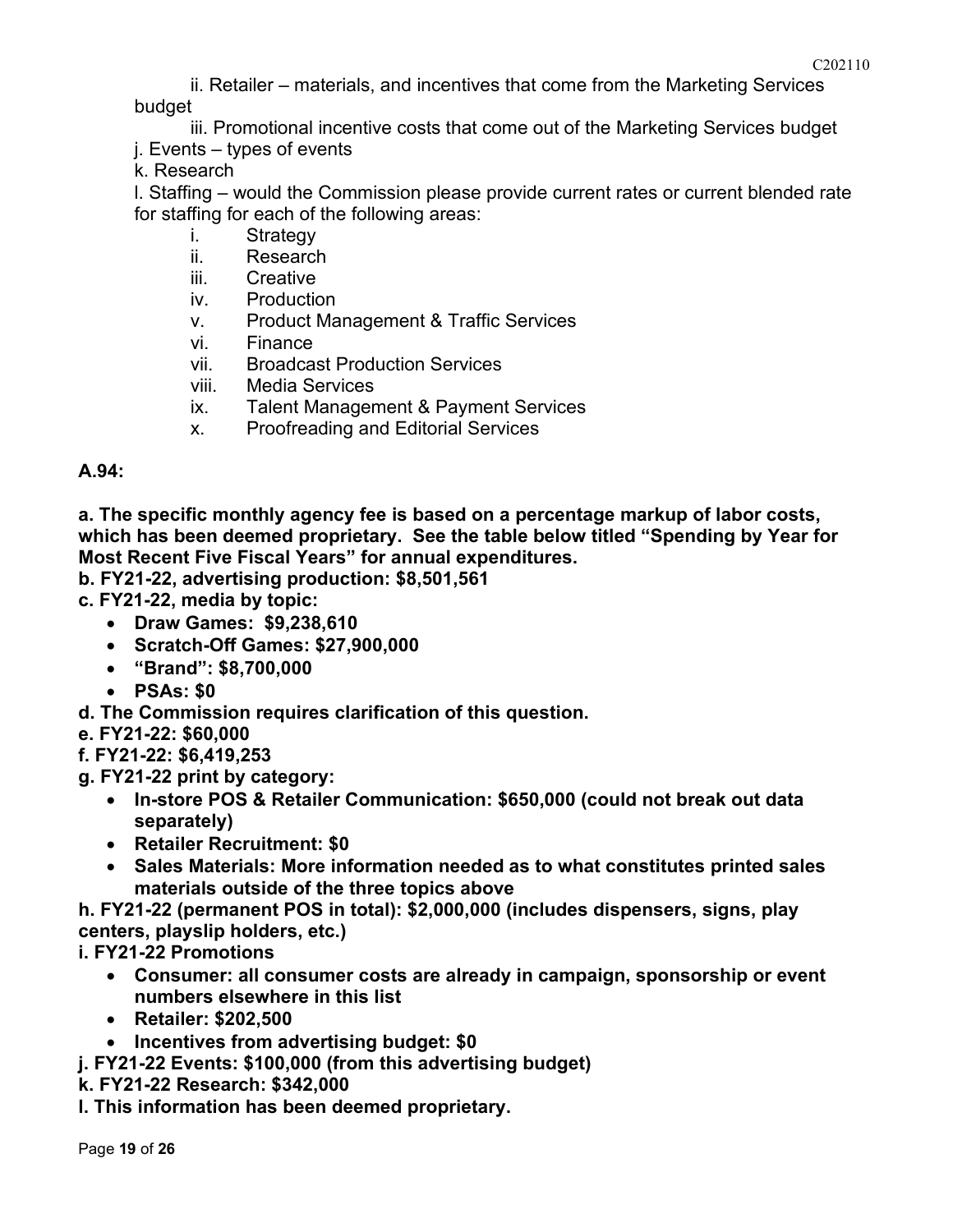| <b>Advertising &amp; Promotions Spending by</b><br>Fiscal Year  | <b>FY17-18</b> |            | FY18-19 |            | FY19-20 |            | FY20-21 |            | FY21-22<br>(thru 3/15) |            |
|-----------------------------------------------------------------|----------------|------------|---------|------------|---------|------------|---------|------------|------------------------|------------|
| <b>ADVERTISING EXPENSE</b>                                      |                |            |         |            |         |            |         |            |                        |            |
| Campaigns                                                       |                | 57,930,550 | S       | 56,936,148 | S       | 49,663,881 | \$      | 24,386,648 | S                      | 42,086,527 |
| Digital Marketing (Website, Mobile<br>Apps, Social, Engagement) | æ              | 3.643.400  | \$      | 4.374.897  | \$      | 3.559.011  | \$      | 3.548.800  | \$                     | 3.992.382  |
| <b>Retail Advertising &amp; Support</b>                         |                | 5,317,411  | \$      | 4,184,107  | \$      | 2,316,687  | \$      | 341.802    |                        | 1,635,485  |
| <b>Annual Initiatives</b>                                       | \$             | 10,186,373 | \$      | 11,024,559 | \$      | 16,721,555 | \$      | 10,018,337 | \$                     | 18,409,465 |
| <b>Agency Fees</b>                                              | \$             | 12.536.628 | \$      | 12.623.982 | \$      | 12.556.179 | \$      | 11.932.785 | \$                     | 11.907.937 |
| <b>Total Advertising Expense</b>                                |                | 89,614,362 |         | 89,143,693 | S       | 84,817,312 | \$      | 50,228,374 |                        | 78,031,796 |

## **Spending by year for most recent five fiscal years:**

Note - Sales and expenses are reported on a cash basis. Actual advertising or promotion expenditures may not correlate to the times of the advertising/promotion run date.

Q.95: Section 1.2: Would the Commission please provide current percentage for indirect costs (percentage of indirect labor costs)?

## **A.95: This information has been deemed proprietary.**

Q.96: Section 2.2.E: *Statement: "Meetings may include the Commission's Lottery marketing, sales, product, security, and operations staff and third-party vendors to collaborate and share knowledge that will enrich the Successful Bidder's output…"* Will the successful bidder be responsible for developing, managing, and coordinating any sales team meetings? If so, how many per year, and please describe the scope of the successful bidder's involvement.

### **A.96: The Successful Bidder will not be responsible for developing, managing and coordinating any Division of Lottery sales team meetings, but may be asked to contribute content or present information at quarterly or annual meetings.**

Q.97: Section 3.2.C.24: *Requirement: Describe how the Bidder will lead sponsorship and experiential marketing programs to support the Commission's business goals and objectives. Identify the Bidder's resources and staffing structure to support these functions.* Please provide the current staffing structure to support sponsorship and experiential marketing programs. Please provide the sponsorship and experiential marketing program past calendar and examples of past programs.

**A.97: For a list of current sponsorship partners, refer to the Answer to Q.6. The Successful Bidder will assist in selecting, developing, negotiating, and contracting for promotional events, sponsorships, sports marketing and other state and local experiential programs to achieve the Commission's business and marketing goals and objectives. See RFP Section 2.3.V. The Successful Bidder will work directly with Commission authorized partners to develop third-party contracts which will be between the Successful Bidder and partner on behalf of the Commission. The current advertising agency does not have a dedicated FTE staffing structure to support sponsorships and experiential marketing programs. The Commission's Division of Lottery current staffing structure to support these programs include Director of Marketing & Sales, Advertising Director, Advertising Supervisor, Digital Director, Senior Lottery Marketing Specialists, and Marketing Specialists. Strategic direction will dictate future staffing structures internally and externally. Examples will be provided to the Successful Bidder.**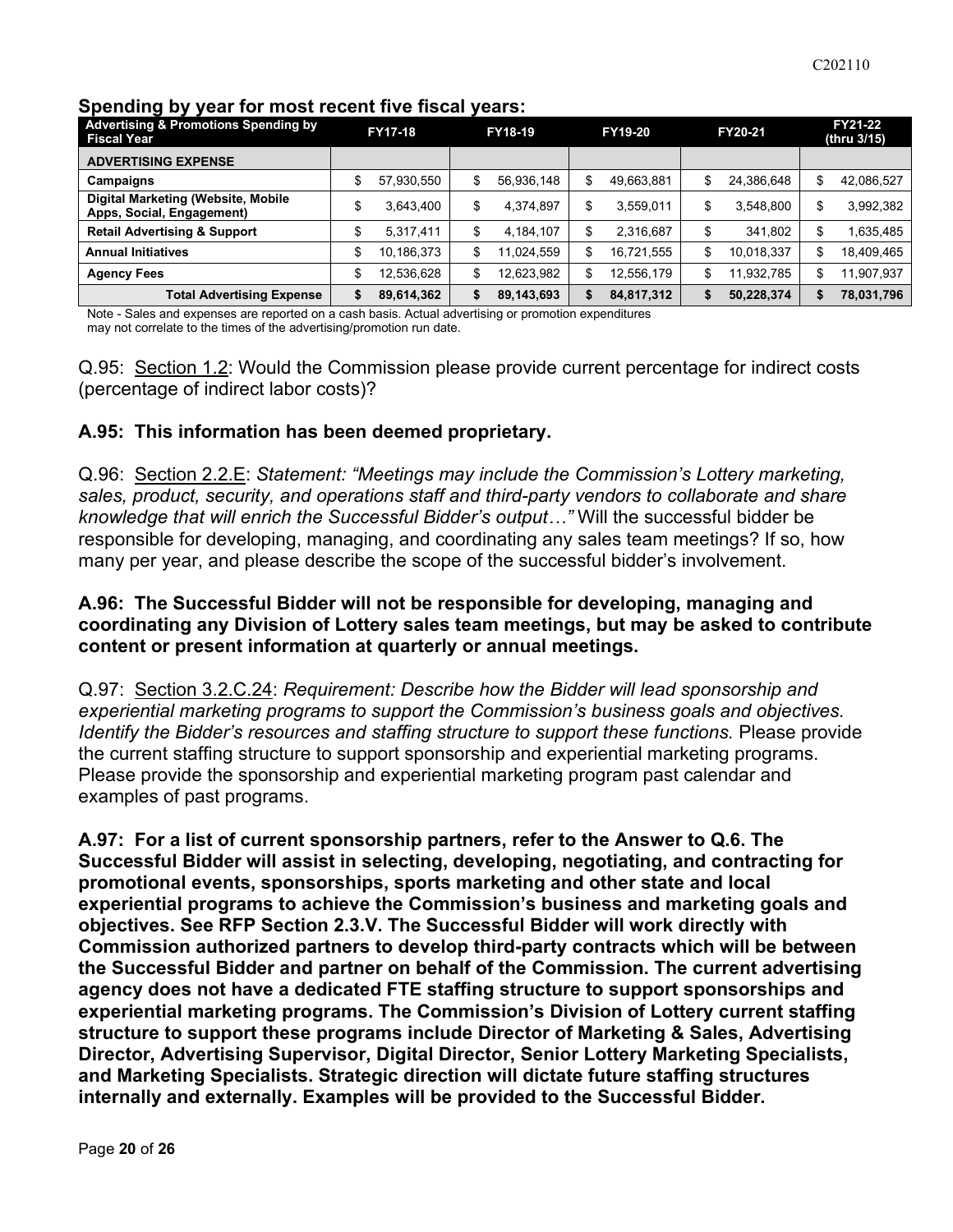**Fiscal Year April 1, 2021- March 31, 2022 sponsorship and experiential marketing program calendar:**

| <b>Partner</b>          | <b>Month Start</b> | <b>Month End</b> |
|-------------------------|--------------------|------------------|
| <b>YES Network</b>      | April              | March            |
| New York Mets           | April              | November         |
| New York Yankees        | April              | November         |
| Live Nation             | April              | March            |
| <b>Bleacher Report</b>  | April              | March            |
| MVP Arena               | August             | April            |
| <b>NYS Fair</b>         | August             | September        |
| <b>Erie County Fair</b> | August             | August           |
| <b>Buffalo Bills</b>    | September          | January          |
| MSG                     | October            | April            |
| <b>Brooklyn Nets</b>    | October            | April            |
| New York Islanders      | October            | April            |
| <b>Barclays Center</b>  | October            | April            |
| <b>Buffalo Sabres</b>   | October            | April            |

Q.98: Section 3.2.C.25: *Requirement: Explain the Bidder's capabilities to support promotion management.* Please provide the current staffing structure, including full-time and contractors, to support promotion programs. Please provide the past promotion calendar and examples of past programs.

**A.98: See RFP Section 2.3.W. Bidder capabilities should support these requirements. The current advertising agency does not have a dedicated FTE staffing structure to support promotions. The Commission's Division of Lottery current staffing structure to support promotions include Director of Marketing & Sales, Advertising Director, Advertising Supervisor, Digital Director, Senior Lottery Marketing Specialists, and Marketing Specialists. Strategic direction will dictate future staffing structures. Examples will be provided to the Successful Bidder.**

**Fiscal Year 2021-2022 promotion calendar:**

| <b>Promotion</b>                                          | <b>Start Date</b> | <b>End Date</b> |
|-----------------------------------------------------------|-------------------|-----------------|
| The New York Lottery Mets Bullpen Jackpot Promotion       | 3/29/21           | 9/5/21          |
| Collect 'N Win                                            | 4/1/21            | 5/31/21         |
| New York Lottery \$1,000,000 PREMIERE                     | 4/6/21            | 1/3/22          |
| The Mystery of the Missing Ticket                         | 5/14/21           | 5/18/21         |
| NYL \$5,000,000 Mega Multiplier Vax & Scratch             | 5/24/21           | 5/28/21         |
| NYL \$5,000,000 Mega Multiplier Vax & Scratch             | 5/31/21           | 6/4/21          |
| Collect 'N Win                                            | 6/1/21            | 7/31/21         |
| NYL \$5,000,000 Mega Multiplier Vax & Scratch             | 6/7/21            | 6/11/21         |
| NYL \$5,000,000 Mega Multiplier Vax & Scratch             | 6/11/21           | 6/17/21         |
| Collect 'N Win                                            | 8/1/21            | 9/30/21         |
| New York Lottery - Erie County Fair Quick Draw Pint Glass | 8/11/21           | 8/22/21         |
| New York Lottery - Erie County Fair Rain Poncho Promotion | 8/11/21           | 8/22/21         |
| New York Lottery - Erie County Fair Grab Bag Promotion    | 8/11/21           | 8/22/21         |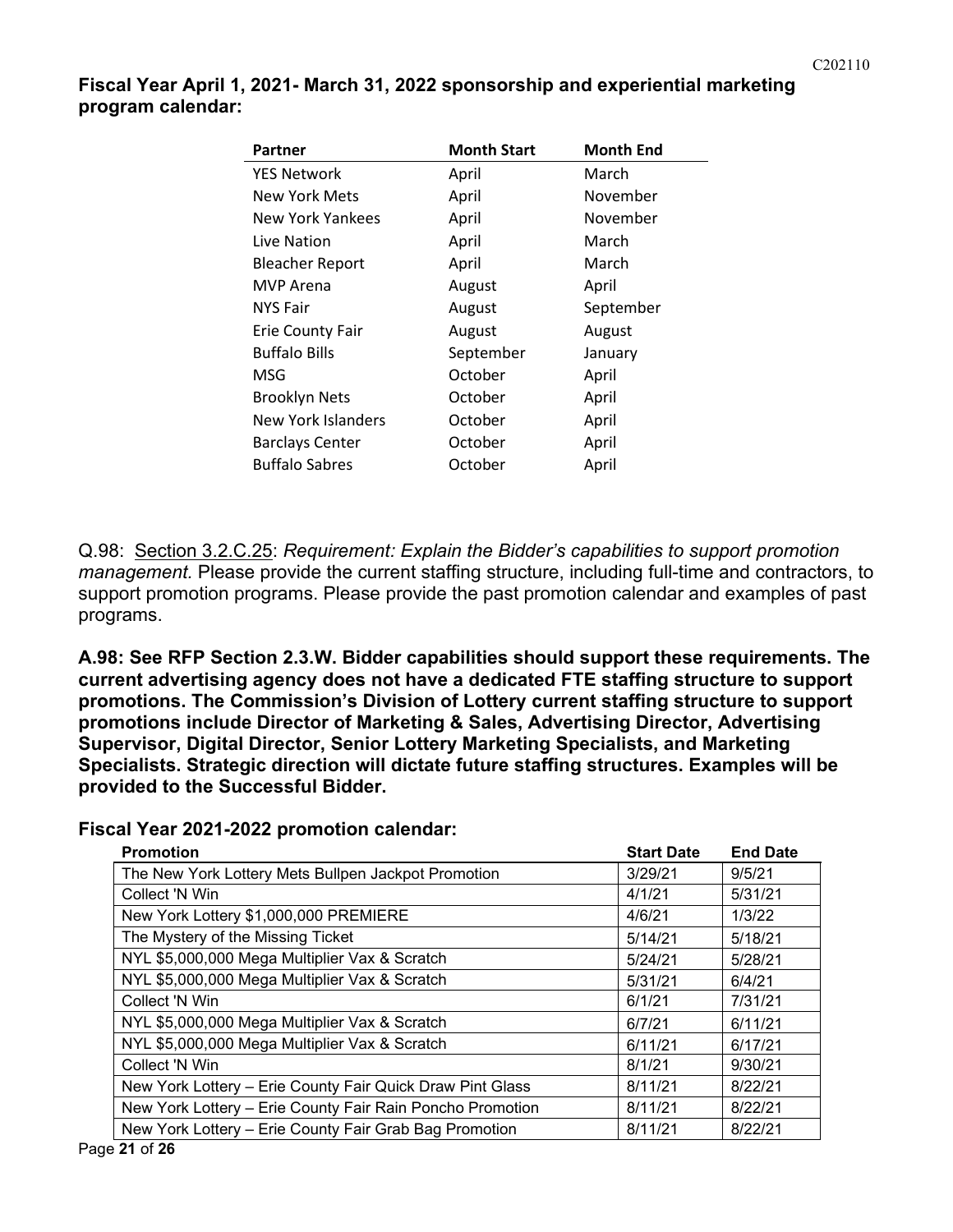| New York Lottery - Erie County Fair Spin the Wheel Promotion                  | 8/11/21  | 8/22/21  |
|-------------------------------------------------------------------------------|----------|----------|
| New York Lottery Take 5 - Erie County Fair 2021                               | 8/11/21  | 8/22/21  |
| New York Lottery Powerball 3X - Erie County Fair 2021                         | 8/11/21  | 8/22/21  |
| Collect 'N Win New Year's Rockin' Eve                                         | 8/20/21  | 10/4/21  |
| New York Lottery - New York State Fair Quick Draw Pint Glass<br>Promotion     | 8/20/21  | 9/6/21   |
| New York Lottery - New York State Fair Rain Poncho Promotion                  | 8/20/21  | 9/6/21   |
| New York Lottery - New York State Fair Grab Bag Promotion                     | 8/20/21  | 9/6/21   |
| New York Lottery - New York State Fair Spin the Wheel/Prize Drop<br>Promotion | 8/20/21  | 9/6/21   |
| New York Lottery Powerball 3X Promotion - New York State Fair 2021            | 8/20/21  | 9/6/21   |
| New York Lottery Take 5 - New York State Fair 2021                            | 8/20/21  | 9/6/21   |
| Take 5 - Twice Daily Campaign 2021 Promotion                                  | 9/1/21   | 9/30/21  |
| Collect 'N Win BACON!                                                         | 9/7/21   | 10/31/21 |
| Bacon! Sales Agent Incentive Program 2021                                     | 9/7/21   | 10/31/21 |
| BACON! Wake Up and Smell the Prizes                                           | 9/27/21  | 10/30/21 |
| <b>Buffalo Bills Prize Pack Sack</b>                                          | 9/27/21  | 1/31/22  |
| Collect 'N Win                                                                | 10/1/21  | 11/30/21 |
| Sabres Seat Upgrade Promo 2021-22                                             | 10/25/21 | 4/29/22  |
| Collect 'N Win                                                                | 11/1/21  | 12/31/21 |
| <b>Holiday CNW Promotion 2021</b>                                             | 11/2/21  | 1/4/22   |
| <b>Holiday Sales Agent Incentive</b>                                          | 11/2/21  | 1/2/22   |
| Holiday Light Showdown                                                        | 11/10/21 | 12/16/21 |
| Brooklyn Nets Money Shot Shooting Contest                                     | 11/30/21 | 4/8/22   |
| Collect 'N Win                                                                | 1/1/22   | 2/28/22  |
| Collect 'N Win                                                                | 3/1/22   | 4/30/22  |
| CNW Take 5 (Second Chance)                                                    | 1/1/22   | 2/28/22  |
| <b>CNW X-Series</b>                                                           | 1/4/22   | 4/4/22   |

Q.99: Section 7.1.5: *Requirement: Bidders are required to obtain bonds as specified in Appendix O, Bond Requirements.* Will the Commission accept standard industry bond forms for the proposal, litigation, and performance bonds?

**A.99:** As long as the bonds comply with the requirements in Appendix O, Bond Requirements, the Commission does not have a preferred format.

Q.100: Appendix P and Attachment 2: Neither Appendix P (Year 1 Estimated Level of Effort) nor Attachment 2 (Pricing Proposal Standard Hourly Rates by Job Title for Contract Years 1-5 and Indirect Costs Markup) identify positions related to the management, coordination, and execution of these programs. Are these services currently outsourced or is the Bidder responsible for modifying these forms based on their projected staffing levels?

# **A.100: See Answer to Q.40.**

Q.101: Section 2.3(a)(1): Can we conduct further research in partnership with the Commission, if we identify some learning opportunities during the Strategy Sessions?

# **A.101: Yes.**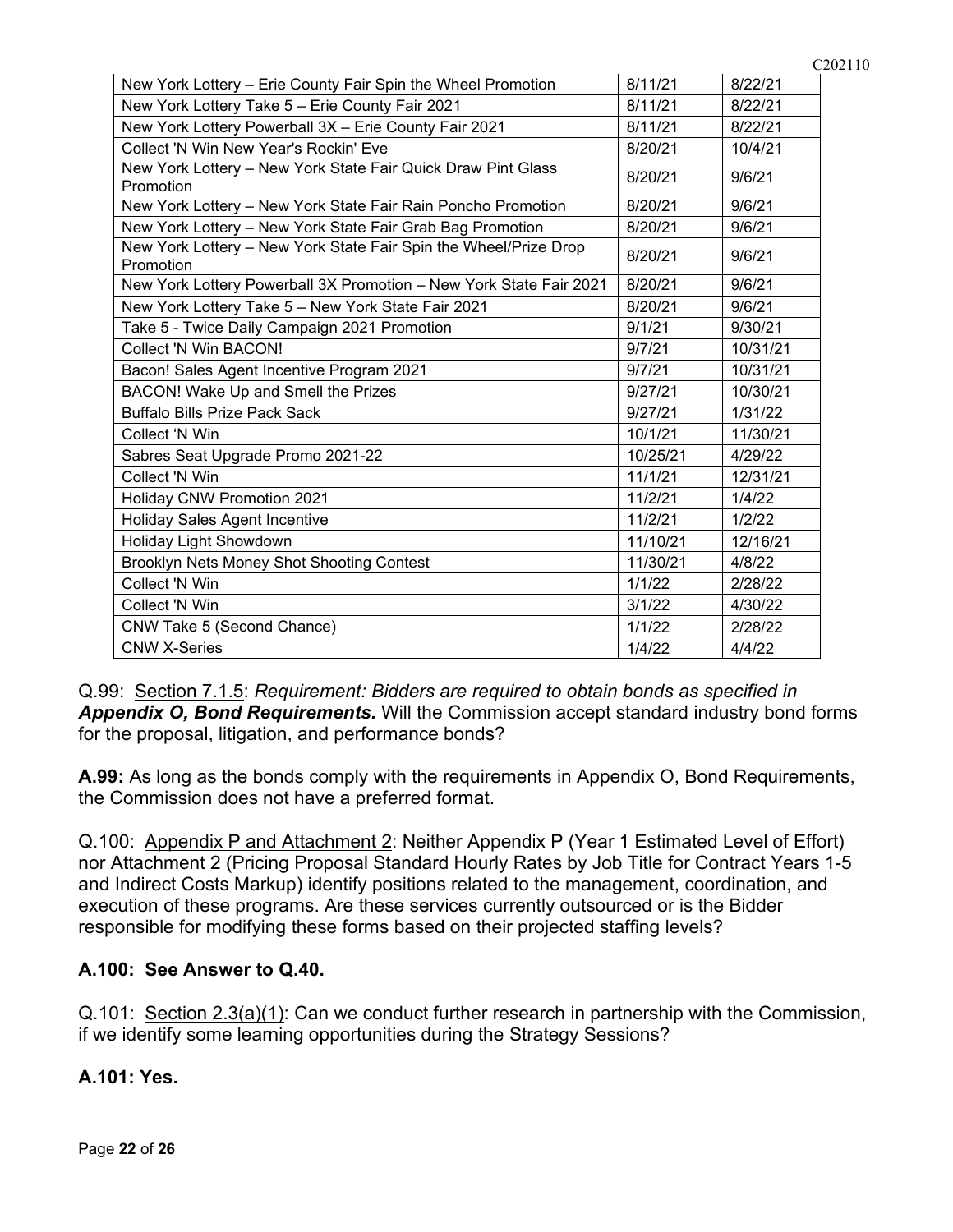Q.102: Section 2.3(a)(2): We understand from prior years there was a potential for a performance bonus for the contractor upon achieving defined KPIs – would the Commission be open to reinstating?

# **A.102: No.**

Q.103: Section 2.3(a)(2)(a): What are the specific KPIs methodologies towards goals metrics (e.g., SOV queries, benchmarking approach)? How do your goals compare to year over year?

**A.103: The Commission's Division of Lottery business and marketing objectives and strategic direction drive KPI methodologies which are a collaborative effort between the Commission and Successful Bidder. Sales and aid to education projections are established annually. See link: [https://edit.nylottery.ny.gov/sites/default/files/2021-](https://edit.nylottery.ny.gov/sites/default/files/2021-08/annualReport_2021.pdf) [08/annualReport\\_2021.pdf](https://edit.nylottery.ny.gov/sites/default/files/2021-08/annualReport_2021.pdf) for year-over-year Lottery sales and aid to education performance.**

Q.104: Section 2.3(i): The RFP states "the Successful Bidder shall propose, outsource to a third-party, and analyze research as needed". Can the Commission please clarify what Research, if any, should be executed by the staff/FTEs to be included in Appendix P and what should be executed by third parties?

**A.104: The RFP requires one dedicated FTE to support research and analytics. The Commission is seeking the Bidder's recommended approach to supporting research and analysis beyond the dedicated position. Strategic direction will dictate future research needs. See Exhibit A, Year One – Fiscal Year Marketing Plan for first contract year strategy which includes expected research, analysis, and reporting.**

Q.105: Section 2.3(j)(5): Would the community manager(s) be able to liaise with an internal customer care team or partner dedicated to vetting social complaints?

# **A.105: Yes.**

Q.106: Section 2.3(k): Is there a time limit or other format restrictions on the creative reel and samples of creative work to be submitted?

# **A.106: 20 Minutes. MP4 or MOV. See Section 3.2.A.3.a.**

Q.107: Section 2.3(r): What areas would you like to improve about your current media strategy?

# **A.107: The Division of Lottery continually strives to improve the media strategy.**

Q.108: Section 2.3(r): What is your media planning cycle? Annual, weekly, monthly, quarterly?

## **A.108: Currently, a broad annual plan is initially laid out with media strategies and tactics planned on a campaign basis. This is not a set process and can be adjusted based on Successful Bidder recommendations.**

Q.109: Section 2.3(r): Can you help quantify the number of campaigns or promotions run for each game/product?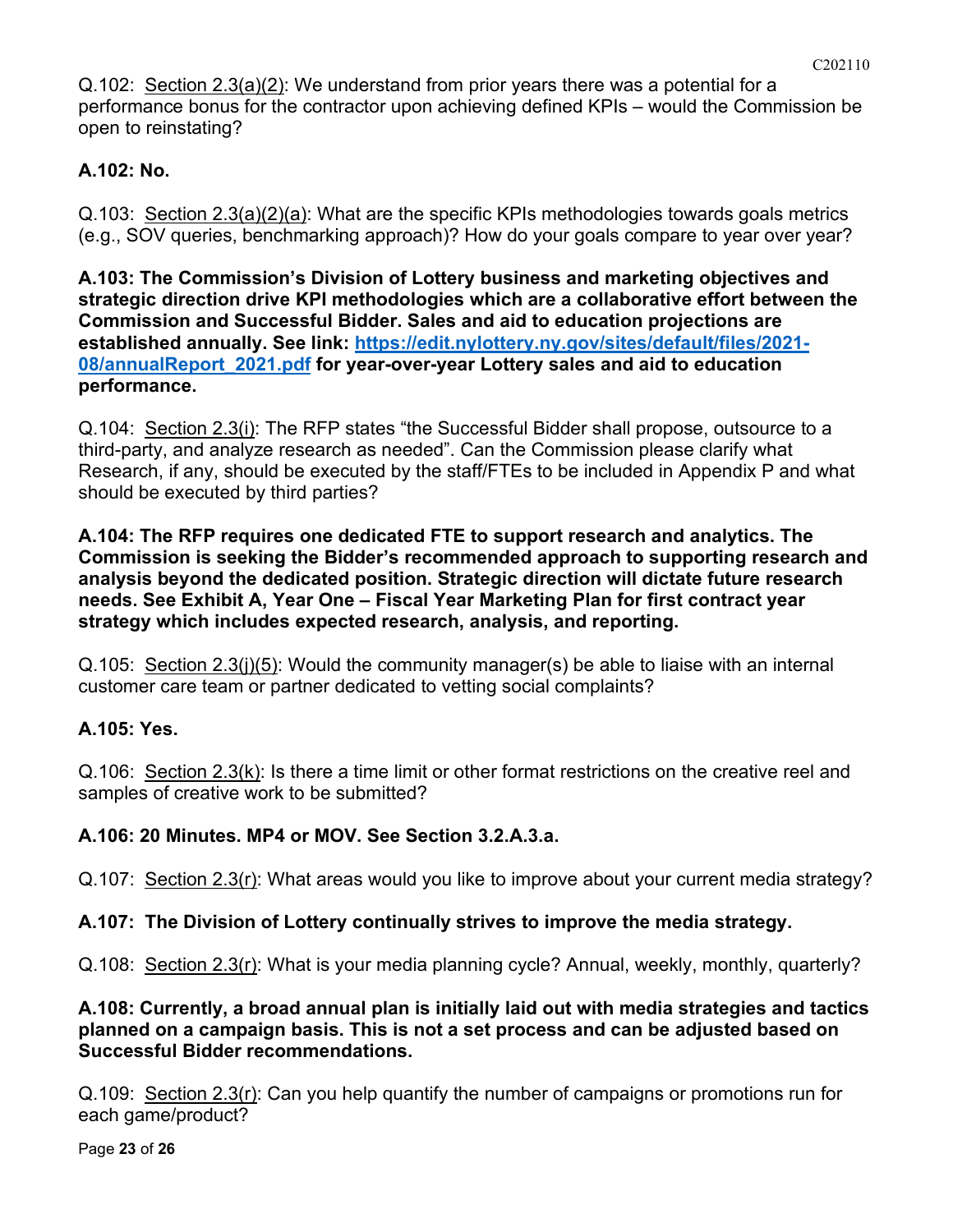**A.109: Using FY 21-22 as an example, the Division of Lottery ran five Scratch-off game campaigns and three draw game campaigns. Each had additional second chance promotions as part of the effort. See Answer to Q.98 for FY 21-22 promotion calendar. Strategic direction will determine the number and frequency of future campaigns and promotions.**

Q.110: Section 2.3(r): Are there existing sponsorships we should be aware of? Are there sponsorship categories you focus on (sports, arts, entertainment)?

## **A.110: See Answer to Q.6.**

Q.111: Section 2.3(r): Can you share any insight into product (games) engagement by geography?

## **A.111: Sales data on game play by geography will be shared with the Successful Bidder.**

Q.112: Section 2.3(t): Can you provide a list of all current handles, if any?

#### **A.112: Handles are specific to each draw. The Commission cannot provide "current" handles.**

Q.113: Section 2.3(t): Do you have a current technology stack for social (publishing, dashboards, content management, etc.) (e.g., Sprinklr, Hootsuite, Tweet Deck, Tableau, etc.)?

### **A.113: Yes, Social Bakers.**

Q.114: Section 2.3(t): What's the current "social" structure, both internally and with Agency Partners?

### **A.114: The Commission requires clarification of this question.**

Q.115: Section 2.3(t): Do you have any current Brand Persona, Tone of Voice, Content Strategy playbooks, and if so, how often do you expect to revisit them?

### **A.115: Brand standards and guidelines will be provided to the Successful Bidder. Visit nylottery.ny.gov to see current content.**

Q.116: Section 2.3(t)(2): Where does the most current engagement come from (platform and geography)?

### **A.116: The Division of Lottery sees the most engagement come from New Yorkers through second-chance platforms.**

Q.117: Section 2.3(u): How do you account for competitive social media spend when building SSOV (Social Share of Voice) targets?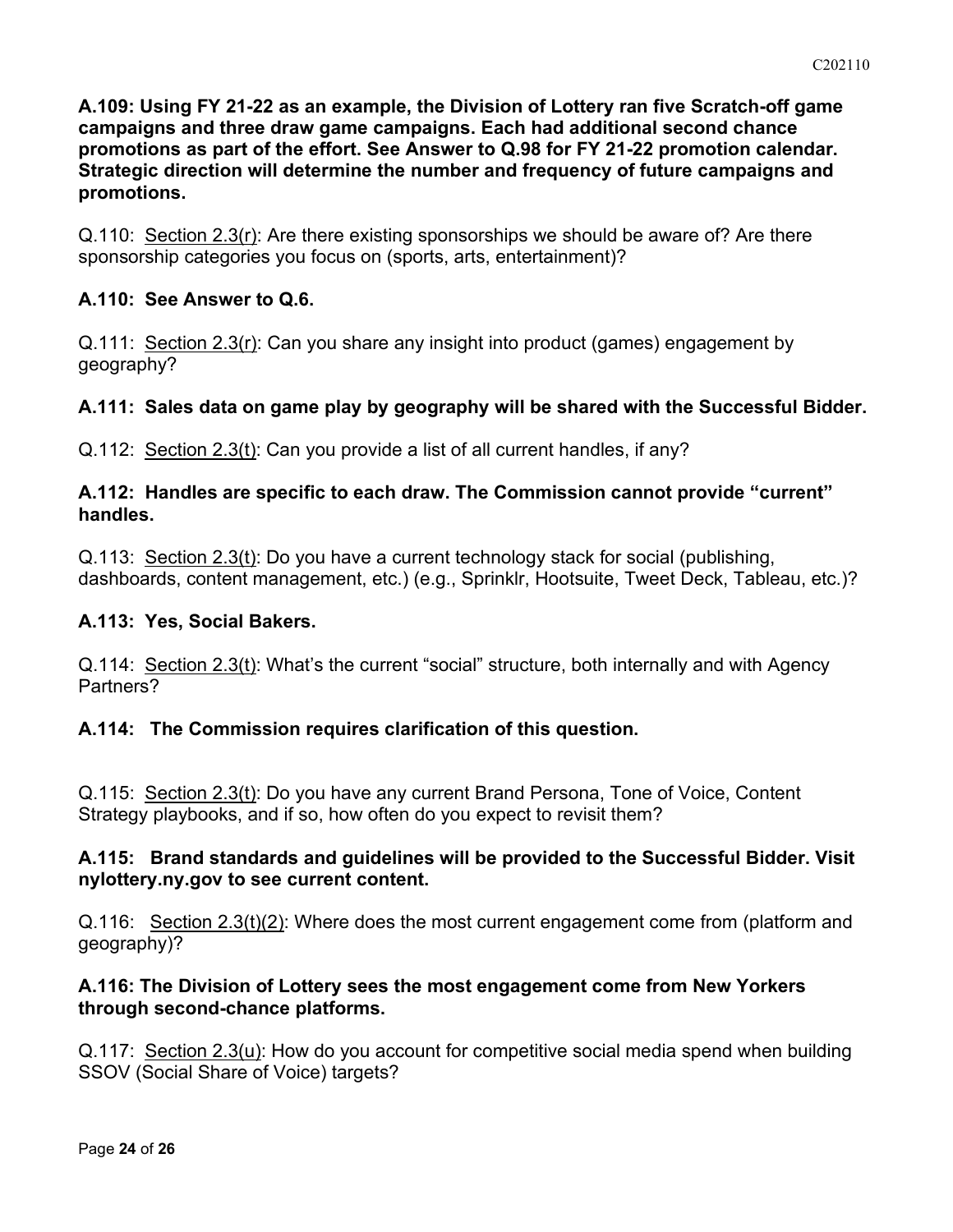## **A.117: This topic will be discussed with the Successful Bidder and future decisions will be made based on strategic direction.**

Q.118: Section 2.3(dd): The RFP states "the hourly rate to be paid for the Successful Bidder while in travel status will be 50% of the hourly rate provided in the Pricing Proposal". Can the Commission please clarify that this rate is for any staff who are not already included in the Agency Fee as defined in Part Three – Proposal, Section 3.3, Paragraph A?

#### **A.118: 50% of the Hourly Rates provided in the Successful Bidder's Attachment 2 will be paid to any staff that are in Commission-authorized travel status. The Successful Bidder shall note travel status by job title and hours worked while in travel status in the Monthly Contractor Staffing Report. See RFP Section 2.3.E.1.**

Q.119: Section 3.2.(3)(b): The RFP requests experience with "integrated digital projects; development, oversight and maintenance of technical solutions to support digital efforts; digital project management and managing multiple vendor partners; an experience implementing realtime apps." Is this the correct experience to demonstrate, or was this meant to be updated from the Digital RFP from last year?

# **A.119: Please see Answer to Q.24.**

Q.120: Section 3.2(c)(13): What are the challenges you are facing with your current creative work? Is there anything you would like to see done differently?

### **A.120: The Commission's Division of Lottery has had many successful creative executions over the years. The Division of Lottery continually seeks to strengthen the New York Lottery's potential to engage consumers through strategically-aligned creative work.**

Q.121: Section 3.2(c)(16): How do you see us working with the digital AOR in this process?

### **A.121: There will be a degree of teamwork and high level of collaboration expected between the two strategic partners to ensure that all work corresponds to the Division of Lottery's business and marketing goals and its objectives and intended strategy.**

Q.122: Section 5.4(b)(12): The RFP states – "Response to specifications and in the order provided for in this **Part Five – General Requirements for Proposals**, including technical documentation as appendices." Should this instead be "Part Three – Proposal"?

# **A.122:**

Section 5.4.B.12 is hereby amended as follows:

Response to specifications and in the order provided for in this **Part Three – Proposal**, including technical documentation as appendices.

Q.123: Page 159: The list of Attachment indicates that there is an Attachment 2a (Pricing Proposal Form) and an Attachment 2b (Rate Card). The actual attachment is labeled Attachment 2). Please clarify if there is more than one part to Attachment 2.

C202110